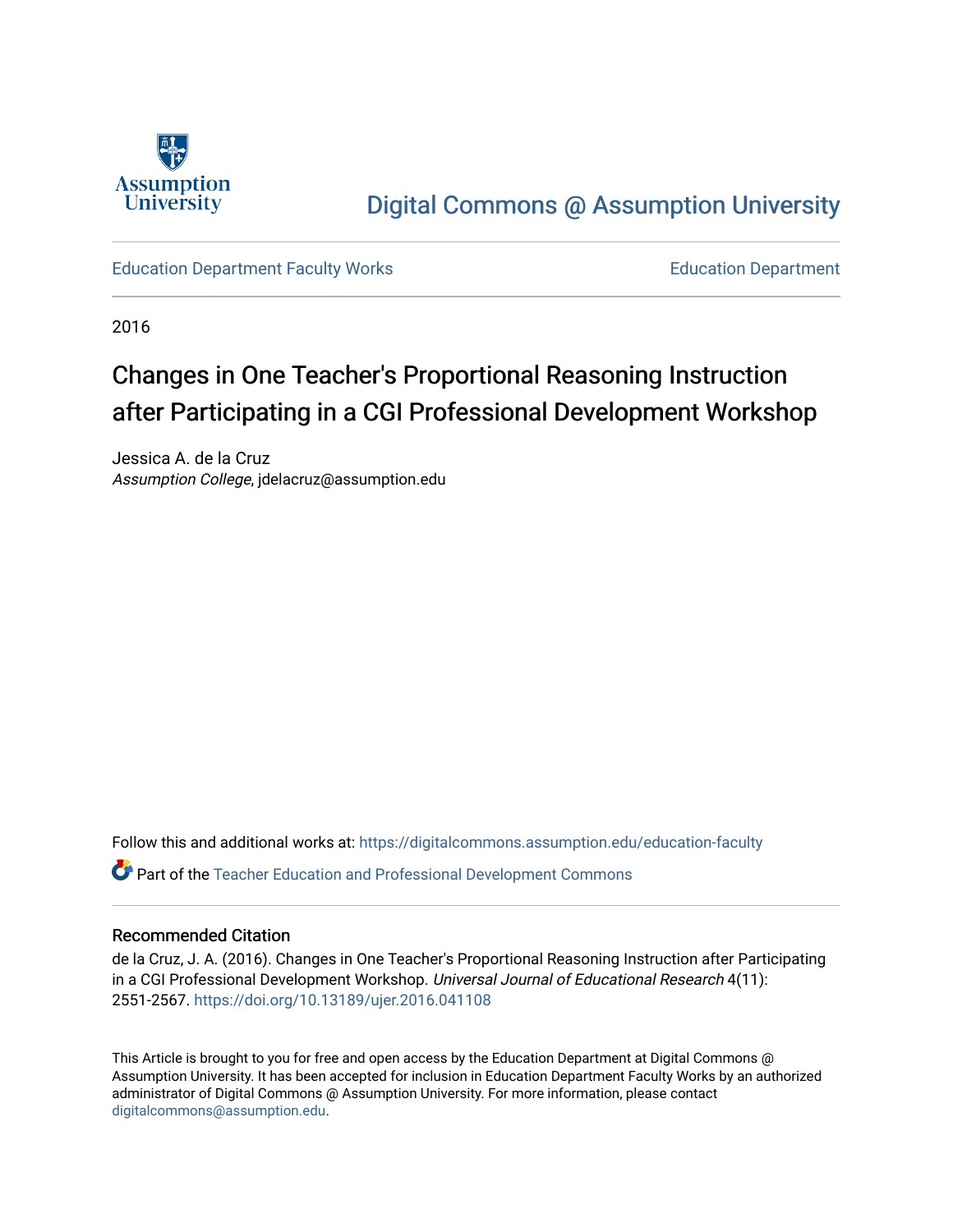# **Changes in One Teacher's Proportional Reasoning Instruction after Participating in a CGI Professional Development Workshop**

## **Jessica A. de la Cruz**

Department of Education, Assumption College, United States

Copyright©2016 by authors, all rights reserved. Authors agree that this article remains permanently open access under the terms of the Creative Commons Attribution License 4.0 International License

**Abstract** This study examined how one teacher used research-based knowledge of how adolescents think about proportions. Observations, interviews, document collection, and a workshop intervention were utilized. The design of the workshop was inspired by the cognitively guided instruction studies and its purpose was to explore the research findings on adolescents' thinking about proportions. An individual case study was created to describe the teacher's instruction related to proportion concepts, rationales for instructional decisions, beliefs, and changes in all of these areas after participating in the workshop intervention. The case presented here shows positive changes in the teacher's instruction and beliefs after the workshop.

**Keywords** Professional Development, Teacher Change, Cognitively Guided Instruction, Instructional Decisions

## **1. Introduction**

Carpenter, Fennema, Peterson, Chiang, and Loef [1] and several other research studies [2-6] found participation in a content specific, cognitively guided instruction (CGI) teacher development program can (a) have a positive effect on teachers' pedagogical content knowledge and (b) lead to changes in classroom practice towards instruction guided by students' thinking. Additionally, the students of teachers who were more aware of students' thinking related to addition and subtraction, performed significantly better than control students on addition and subtraction problem solving [6] and on recalling addition and subtraction number facts [1].

Studies have revealed that teachers have weak pedagogical content knowledge related to proportional reasoning [7] and limited knowledge of their students as it relates to proportional reasoning [8]. Furthermore, students generally have a weak understanding of proportional

reasoning [9-14]. There is clearly a need to improve instruction in the area of proportional reasoning and the research indicates that providing teachers with research-based knowledge of how students think about proportion concepts is a good place to start. However, there is no evidence that anyone has attempted to investigate the influence a CGI workshop focused on proportional reasoning may have on increasing teachers' awareness of their students' thinking about proportions and its influence on the teachers' instruction.

This study investigates how one teacher used new knowledge of students' thinking gained from participation in a CGI based teacher development program focused on proportional reasoning to inform her instructional decisions. The research questions that guide this investigation are as follows: (a) How did the teacher generate student thinking through her instructional decisions prior to participating in the workshop? (b) What were her instructional decisions based on prior to the workshop? (c) How did she change after participating in the workshop?

## **2. Background**

The professional development workshop that is the "treatment" in this study was developed based upon two existing lines of research: research on CGI and research on how adolescents think about proportional reasoning. In this section, the methods and results of existing CGI research are summarized. Next findings of empirical studies on how adolescents think about proportional reasoning are synthesized.

## **2.1. CGI Approach to Professional Development**

Carpenter, Fennema, Peterson, Chiang, and Loef [1] developed a CGI approach to both professional development and teaching in general that involves focusing on students' thinking. During their professional development sessions,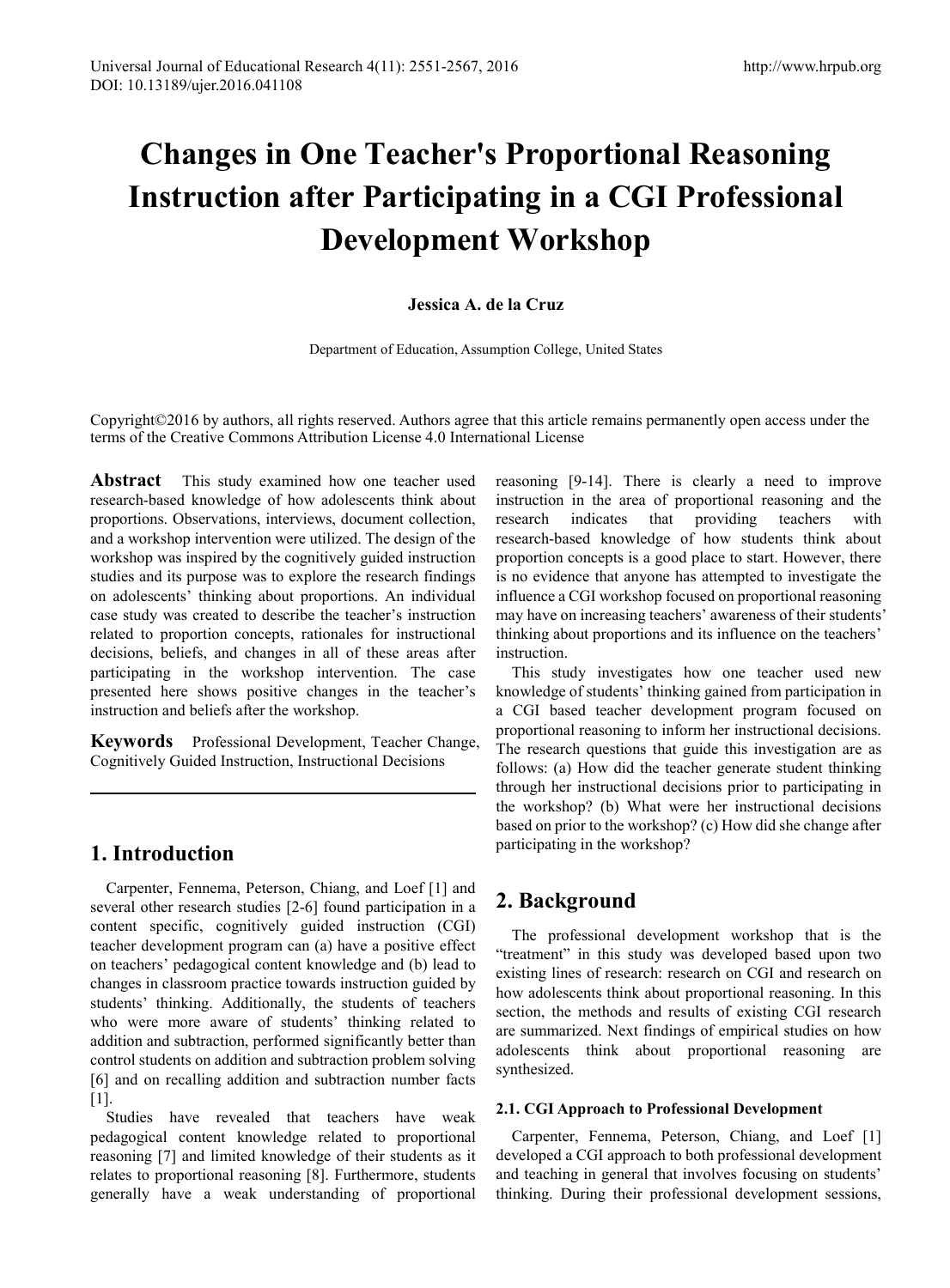teachers looked at problem types, strategies, misconceptions and difficulties, concept development, and the relationship between the aforementioned within a specific content domain, addition and subtraction. A CGI approach to teaching involves assessing students' thinking and using that assessment to inform decisions related to tasks, types of numbers or contexts to include, follow-up questions to ask, and how to sequence both the overall curriculum and tasks within an individual lesson. Obviously, knowledge of students' thinking is most beneficial if it is applied in the classroom. So, the ultimate goal of a CGI professional development approach is to provide teachers with the relevant knowledge and tools necessary for them to implement CGI in their own classrooms. Carpenter, Fennema, Peterson, Chiang, and Loef [1] found that the CGI teachers expected more variety in solution strategies, posed more problems, listened more to the processes students used to solve problems, spent more time on problem solving, and spent less time on number facts than the control group. Furthermore, the CGI students outperformed the control students on recalling basic facts. The results of this study indicate the use of research-based knowledge of students' thinking can help teachers to develop a deeper understanding of their students' thinking and improve instruction.

Two studies [2,5] analyzed changes in elementary school teachers' beliefs and instruction as a result of participation in a four year long CGI teacher development program. The teacher development program consisted of a series of workshops and implementation support was provided by the researchers in each teacher's classroom. Data was collected through observations, interviews, informal interactions, CGI Belief Scale scores, and student performance scores. To discuss changes in instruction, the researchers created levels of instruction. The levels of instruction show the progression from Level 1, instruction that is not cognitively guided, to Level 4, where instruction is cognitively guided. (See [5] for detailed descriptions of each level.) Through analyzing the changes in teachers' levels of instruction throughout the four years of the teacher development program, it was found that 90% of the teachers changed their instruction to become more cognitively guided. Furthermore, results of an analysis of student achievement and the teacher's instructional level revealed that changes in teachers' instructional levels had a positive influence on student achievement.

Bright, Bowman, and Vacc [15] suggest that researchers must try to understand how teachers use their new pedagogical content knowledge in planning and delivering instruction. In fact, in the domain of addition and subtraction, studies have shown that increasing pedagogical content knowledge through a CGI professional development program can influence elementary school teachers' instruction [1,2,4-6]. In addition, a teacher's participation in a CGI professional development course was found to have a positive effect on their students' achievement [2,6].

#### **2.2. Adolescents' Proportional Reasoning Concepts**

This study draws on empirical research on the development of proportional reasoning ability (For reviews of this research see [17-19]. Researchers have afforded a detailed analysis of the development of proportional reasoning skills through analyzing the ways middle school students solve different types of proportion problems.

Similar to how 11 types of addition and subtraction word problems can be distinguished based upon the action or relationship inherent in the context and the quantity that is unknown, proportion word problems can be separated into several different types. There are two major classes of proportion problems [19]. The first, missing value problems, requires the solver to find the missing value given three others. The second type of proportion problem is called a comparison problem. Here the goal is to compare two situations which may or may not be proportionally related.

These two classes of problems can also be broken into subcategories. Many researchers have used different criteria for classifying proportion problems, such as the semantics [20], ratios [21,22], measures [23], contexts [24], or operations [13,25,26] involved in the problems.

Empirical research has indicated that adolescents use many different strategies to solve proportion problems depending on the type of problem being solved. The strategies include building up [27,28], factor of change, cross multiplication, unit rate, equivalent fractions, generating pairs, equivalence class [21], and unitizing [23,29] strategies. Noelting [30] further differentiated proportional reasoning strategies according to the types of ratios that were used as within and between strategies, also known as scalar and functional strategies [31-34]. Adolescents' success and strategy selection were found to be linked to characteristics of the problem [9,10,12,20,21,23,32,35-46].

## **3. Methods**

The objective of this study is to describe how one teacher used new knowledge of students' thinking gained from participation in a CGI based teacher development program focused on proportional reasoning to inform her instructional decisions. The research questions that guide this investigation are as follows: (a) How did the teacher generate student thinking through her instructional decisions prior to participating in the workshop? (b) What were her instructional decisions based on prior to the workshop? (c) How did she change after participating in the workshop?

#### **3.1. Context and Content of the Teacher Development Program**

The teacher development program was designed to present a research-based model of adolescents' thinking related to proportions. The model starts with basic ratio and proportion concepts and how middle school students usually think about them. The basis for the model was an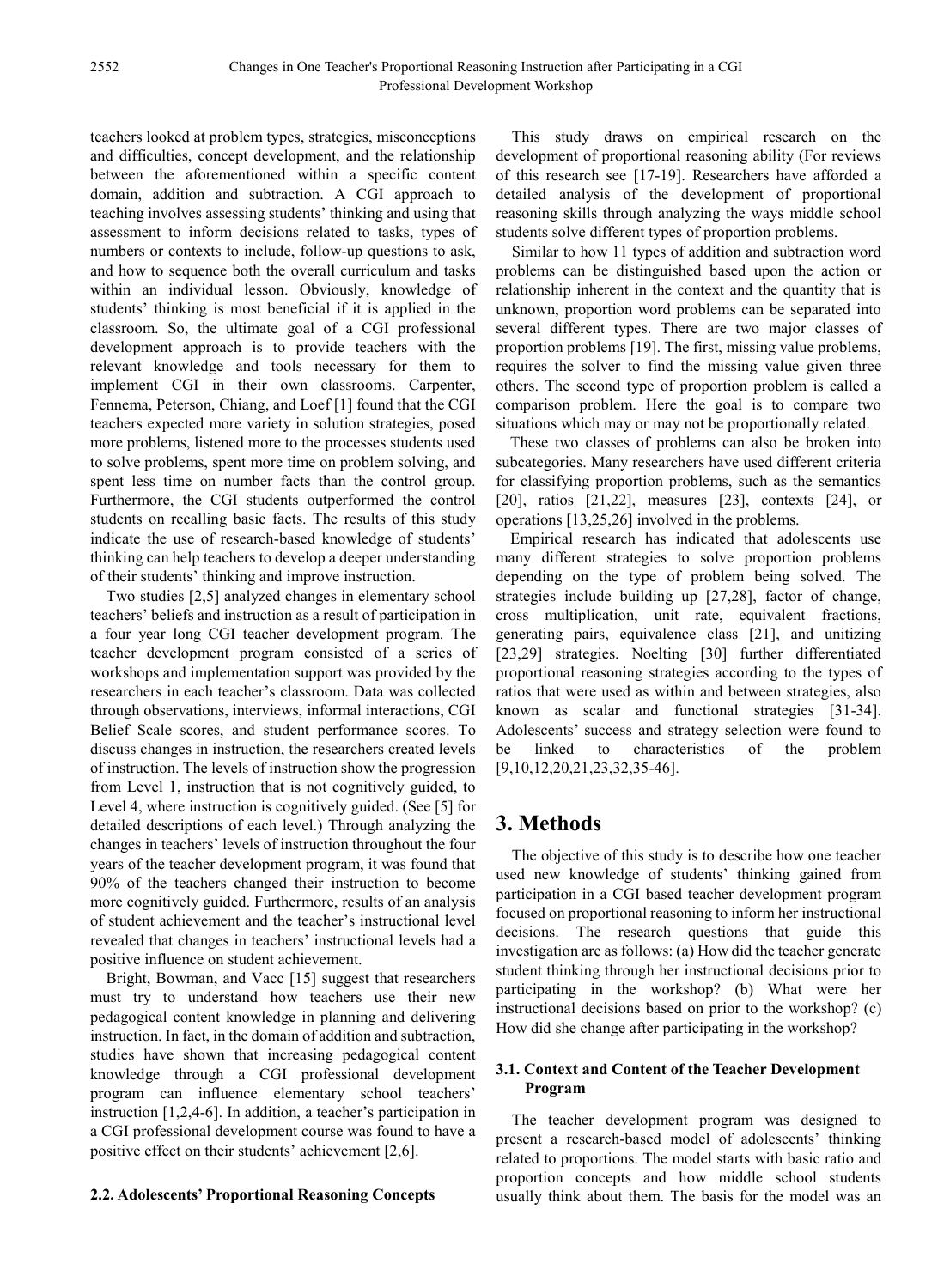in-depth literature review and synthesis of regularities among students' solutions to different types of proportion problems.

Although they were not explicitly taught, there were several common themes or assumptions that pervaded the workshop: (a) the goal of instruction is to increase students' understanding by building on their existing knowledge; (b) teachers' instructional decisions should be based on reflections on their students' thinking and existing knowledge; (c) learning occurs through natural inquiry where students need to develop mathematical explanations and justifications and connect them to their existing body of knowledge; (d) individuals will solve problems in a variety of ways; and (e) teachers should elicit students' thinking.

Similar to other CGI studies [2], no pedagogy or curriculum was directly prescribed during the workshop. However, the mathematical content that we discussed consisted of word problems almost exclusively. Both the written and video cases used involved middle school students solving a small number of significant word problems. When the participants asked questions about how their students' thinking should be used in their teaching, rather than answering them directly, a discussion among the participants was facilitated.

The teacher development program consisted of a 15-hour workshop and on-going implementation support. Both are described in detail herein.

#### 3.1.1. The Workshop

The professional development workshop took place over two 7.5-hour days. The specific purpose of the workshop was to explore research findings on adolescents' thinking about proportions and to help teachers (a) understand the development of proportional thinking; (b) understand what makes certain types of proportion problems more difficult than others for students; (c) understand students' solutions to different proportion problem types; (d) further develop their own knowledge of proportions and teaching proportions; and (e) develop research-based lessons, activities, and materials that can be used to teach proportion concepts.

The design of the workshop was primarily inspired by the CGI [1-6] and Integrating Mathematics Assessment (IMA) studies [47,48]. During the workshop, we discussed the research findings in the area of proportional reasoning that are related to (a) students' strategies; (b) problem types; (c) factors influencing students' success and strategy choices; (d) prerequisites to the development of proportional reasoning; and (e) developmental theories, specifically those of Piaget [49,50]; Noelting [30,51]; Milsailidou and Williams [12]; Lesh, Behr, and Post [42]; and Karplus, Pulos, and Stage [41].

Also, both written and video cases depicting real classroom teaching scenarios were used during the workshop sessions to illustrate instruction that was focused on students' thinking and to encourage the teachers to analyze the pedagogy, questioning, and roles the teacher assumed in the case. According to Sowder [52] studying cases is useful, because:

Cases provide opportunities for teachers to make judgments about what is worthwhile, to develop critical analyses of teaching and learning that is student centered, to analyze situations and weight the effectiveness if various alternatives, to exchange perspectives with peers, to reflect on their own practice, and, in so doing, to extent their pedagogical content knowledge and become empowered in ways that lead to changes in beliefs about teaching. [52 p180]

Additionally, cases provide an authentic learning experience that "…can act as a scaffold for developing theory from practice and applying theory to practice" [52 p182].

#### 3.1.2. Support

Researchers have found that the process of implementing cognitively guided instruction is easier, and thus more likely to occur, when support is offered for the implementation [16,47,53]. When initiated by the teacher, the author served as a mentor to aid planning an instructional sequence, analyzing students work, or developing assessments. Notes were taken on the type of help that was required. These notes served as another form of data on the teacher's instructional decisions and provided insight into why a teacher was either having trouble implementing CGI or not implementing CGI at all.

This support was occasionally utilized when the teacher described her lesson ideas before she used them (perhaps looking for confirmation) or asked the author about her students' thinking after a lesson (e.g. She asked, "That was so cool. Did that work though?" referring to her students' invented strategy for finding a percent of change). Debriefing interviews and informal conversations prior to and following observations extended the workshop.

#### **3.2. The Participant: Julie**

Julie held bachelor's degrees in biology and education. In addition to her bachelor's programs, years later, Julie participated in, but did not complete, an interdisciplinary science master's program. Through this program, Julie received endorsements to teach physical science and mathematics in the middle school.

At the time of this study, Julie was employed as a middle school mathematics teacher. Although she had taught science for four years, she had no experience teaching mathematics. For the first half of this study, she was teaching eighth-grade mathematics: two periods of a general eighth grade mathematics class and two periods of Algebra I, for advanced eighth graders. For the second half, Julie transferred to the seventh grade to fill a vacancy. She then taught four periods of the non-advanced seventh grade mathematics course.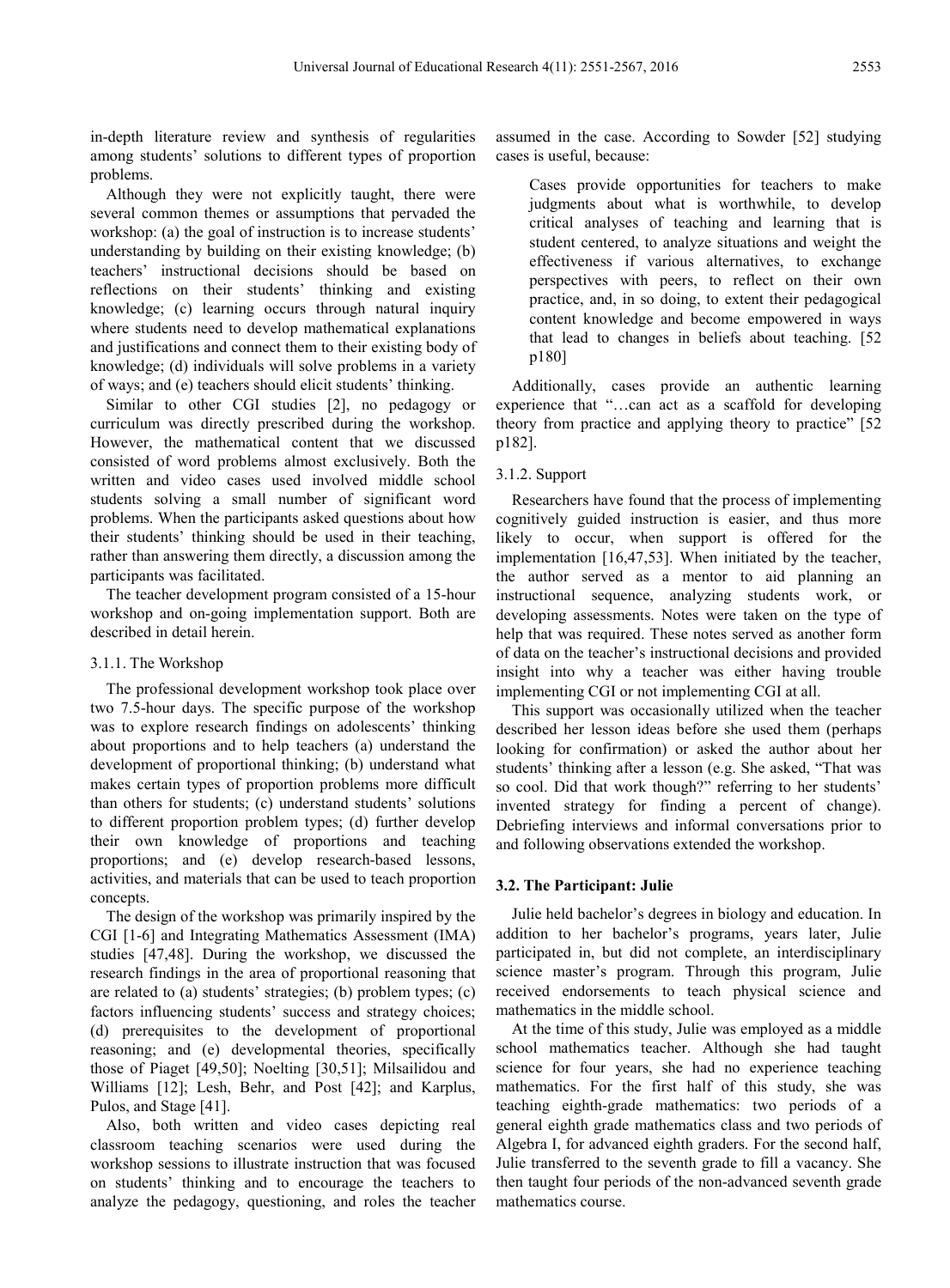The student population in the rural county where Julie taught was approximately 70% White, 20% Black, and 46% received free or reduced lunch. The student to teacher ratio at the middle school was 25 to 1. All the mathematics teachers in the middle school participated in the two-day workshop intervention.

## **3.3. Data Sources**

Prior to the workshop, past lesson plans, worksheets, and assessments which were related to ratios and proportions were collected. These lesson plans and assessments served as a basis for comparison with the teachers' instruction after participating in the workshop.

Throughout the duration of this study, any documents related to the teaching of proportion concepts were collected. The purpose of accumulating lesson plans was to serve as an indication of the teacher's decisions prior to instruction, which was compared to their actual instruction, to point out instances of decisions during instruction. In reality, the lesson plans were generally not helpful in showing the teacher's decisions during instruction due to the lack of specificity of the documents. For all of the documents obtained, the tasks used, sequencing of the lesson, entry into the lesson, and goals of the lesson were analyzed. The purpose of collecting assessments was to determine what the teacher valued as important and to what degree they used the knowledge of students' thinking to guide their assessments. In particular, in analyzing the assessments, the following questions were considered: "Are the numerical structures, problem types, and contexts varied?" and "What type of strategy is each task eliciting?"

After each of the two workshop sessions, field notes were recorded to document observations made during the session. Observations of interest were: the teachers' interpretations and reactions to the research findings presented; the questions they asked related to the research findings, mathematics content, or instruction; the teaching implications they drew from the research; and the lesson planning and assessment ideas they generated. The second session was audio recorded and transcribed to obtain direct quotes of the teachers' reactions to the research presented.

Julie was observed teaching on 16 separate instances (77 pages of typed field notes were obtained). The purpose of the classroom observations was to determine what Julie did and said during proportional reasoning instruction, how her students reacted to her instruction, and how she interacted with the students. Initially the Inside the Classroom: Teacher Observation Protocol [54] was used. But the author quickly realized the need to record comprehensive observation notes to document more specifically what was done and said while teaching. Observation notes were analyzed on several dimensions: (a) the types of tasks used, (b) the types of questions posed, (c) how the teacher generated student thinking, (d) the types of procedures taught and how, (e) the types of procedures or strategies students used during the lesson, (f) whose strategies the

teacher selected to be shared with the class, (g) the teacher's reactions to the students' strategies and thinking, (h) who was the authority on mathematics concepts in the classroom, and (i) the types of explanations teachers gave.

Interviews took place both prior to and after the workshop intervention following subsequent classroom observations. The purpose of the interviews was to determine to what extent the knowledge gained during the workshop on proportional reasoning, and their students' thinking, played a role in the teachers' instructional decisions. Therefore, the interview questions were used to provide the meaning and rationale for specific instructional decisions. The interviews consisted of two parts. The first part was semi-structured and open-ended in nature and the second part was observation-based. An interview protocol was developed and used to loosely guide the first part of the interviews. This protocol is a modified version of Inside the Classroom: Teacher Interview Protocol [54], which was created to investigate science and mathematics teaching. The interview questions on the protocol were aimed at determining: the goals of the lesson; what the teacher expected to occur; what the students did that was unexpected, how they reacted to it, and why; what the teacher would change if they were to do it again; why they taught it that way; and how they made their assessment choices. Kvale's [55] quality criteria were used to judge the value of the interview questions.

During the second, but more substantial, part of the interview, questions were developed, prior to the interview, based on classroom observations and/or the related lesson plans and assessments used. The questions were used to gain access to the teacher's rationale for their pre-instruction and during-instruction decisions. Specifically, after an initial analysis of the related observation was completed, questions were formulated to reveal the teacher's rationale for what they said or did, such as the way he or she sequenced tasks, organized the lesson, explained certain concepts, selected students to present, or taught a specific skill. Then for each of these things, the author asked, "Tell me about this. Why did you decide to do that?" [6] or "What was the benefit to the students of completing this (e.g. worksheet, task)?"

The hypothesis that teachers are constantly making instructional decisions guided the interviews. Teachers make decisions while planning prior to instruction and during-instruction. There were also two guiding methodological assumptions. One was that teachers' actions are rational and subject to explanation. Therefore, the teachers were asked to explain their teaching decisions. The other was that teachers make pedagogical decisions based on their knowledge of students' understandings. Therefore, questions were asked about specific teaching decisions that were made, such as why a task was used or why a problem was modified for certain students and not others. The protocol contained questions with two major themes: pre-instruction decisions and during-instruction decisions. Within these two topics there were broad questions about: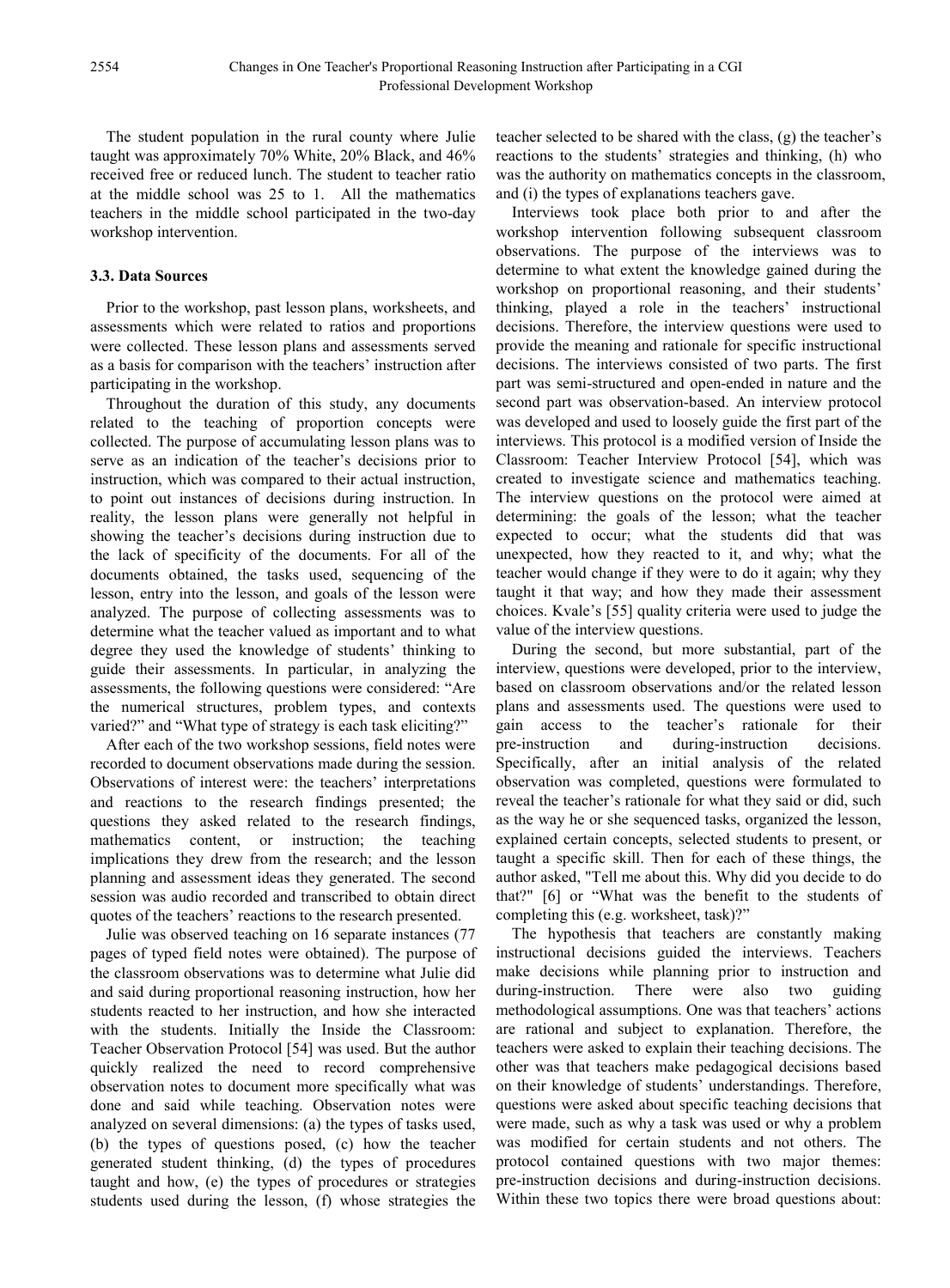what the goals of the lesson were; why the concepts were introduced in the manner they were; why tasks were chosen; why specific questions were posed; why whole group, small group, or individual instruction was chosen; how the teacher determined the sequence of the lesson; and what the teacher would do differently next time. Questions about why changes were made to the pre-instruction plan during instruction were also asked.

All of the interviews were audio recorded and transcribed to capture the participant's responses accurately.

#### **3.4. Data Analysis**

Miles and Huberman's [56] systematic data analysis was used to derive causal descriptions and lawful relationships among the data. There are three components to this type of data analysis: (a) data reduction, (b) data display, and (c) conclusion drawing and verifying.

#### 3.4.1. Data Reduction

During the data reduction phase "the conceptual framework, the list of research questions, hypotheses, problem areas, and key variables that the researcher brings to the study all help the researcher to develop an initial list of codes prior to data collection" [56 p58]. Thus, after each observation, the author reflected on the major themes and occurrences during that class session. There were two guiding frameworks for these reflections.

The first framework was related to the mathematical content of the lesson and was derived from the literature review and the content of the professional development course. In other words, the focus was on the nature of the content explored in the session, specifically, in relation to the typical development of proportional reasoning and the common issues with proportional reasoning presented in the literature review (e.g. problem type, context, ratio type, numerical structure, strategies). For instance, after each observation the problem types and numerical structures were presented within the lesson were identified and analyzed and themes were generated through comparing problem types and numerical structures across lessons. Prior to the workshop, the utilization of "naked number" problem types (i.e. problems without context), initially coded NN, was a theme across lessons, while after the workshop the incorporation of word problems was a theme.

The second framework that guided initial memoing and coding focused on the teacher's actions and was adapted from the CGI frameworks used by Carpenter, Fennema, Peterson, Chiang, and Loef [1] and Knapp and Peterson [16]. Through this framework, the focus was on instances of elicited justifications or explanations of a student's thinking, problem solving, teacher led discussions, teacher presentations, student-teacher interactions, and questions with high cognitive demand.

Stein, Smith, Henningsen, and Silver's [57] schema defining levels of cognitive demand was used to determine the demands of the tasks and questions the teachers posed during instruction. "The cognitive demand of a task refers to the type and level of thinking that is required of students in order to successfully engage with and solve the task" (p. 11). The four levels of cognitive demand are memorization, procedures without connections, procedures with connections, and doing mathematics. (See [57] for a description of these levels.) Tasks and questions posed during observed lessons were initially coded as LOW or HIGH according to their levels of cognitive demand, with memorization and procedures without connections considered LOW and procedures with connections and doing mathematics deemed HIGH.

Similarly, after each interview, a brief reflection on what was learned from the interview in relation to the guiding frameworks was written. In particular, these reflections examined the teacher's reasons for his or her pre- and during-instruction decisions. After the initial memoing and coding, pattern codes were developed to identify emerging themes or explanations. For example, the following pattern codes evolved: (a) TEST: The looming end of the year SOL exam seems to be an important factor influencing the teachers' instructional decisions and (b) PROB: Before the workshop, the teacher asked her students to solve naked number problems, but afterwards she asked her students to solve word problems, with reasons for this difference coded as BLF: changes in beliefs and KNOW: changes in knowledge.

#### 3.4.2. Data Display

Next, the data were reorganized and reduced to become more manageable by creating visual displays ranging in form from structured summaries of observations and interviews, vignettes illustrating communication patterns between the teacher and their students, and network diagrams illustrating the relationships between the factors influencing change were generated to help reveal the meaning of the data.

#### 3.4.3. Conclusion Drawing and Verifying

Conclusions were drawn in accordance with the processes described by Miles and Huberman [56]. In particular, to draw conclusions about the meaning of the data: (a) patterns in the data were noted. Specifically, patterns were clustered and examined with respect to the scheme for characterizing teacher development by levels of CGI, depicted in Table 1 [4]. (b) The plausibility or the reasonableness of preliminary conclusions was examined by considering the entire data set and triangulating across methods. And (c) instances were compared and contrasted across multiple observations, between observation data and lesson documents, and between expressed rationales during interviews and teachers' observed actions. Furthermore, conclusions were verified by searching for its representativeness, as well as searching for disconfirming evidence both across data collection methods and within methods.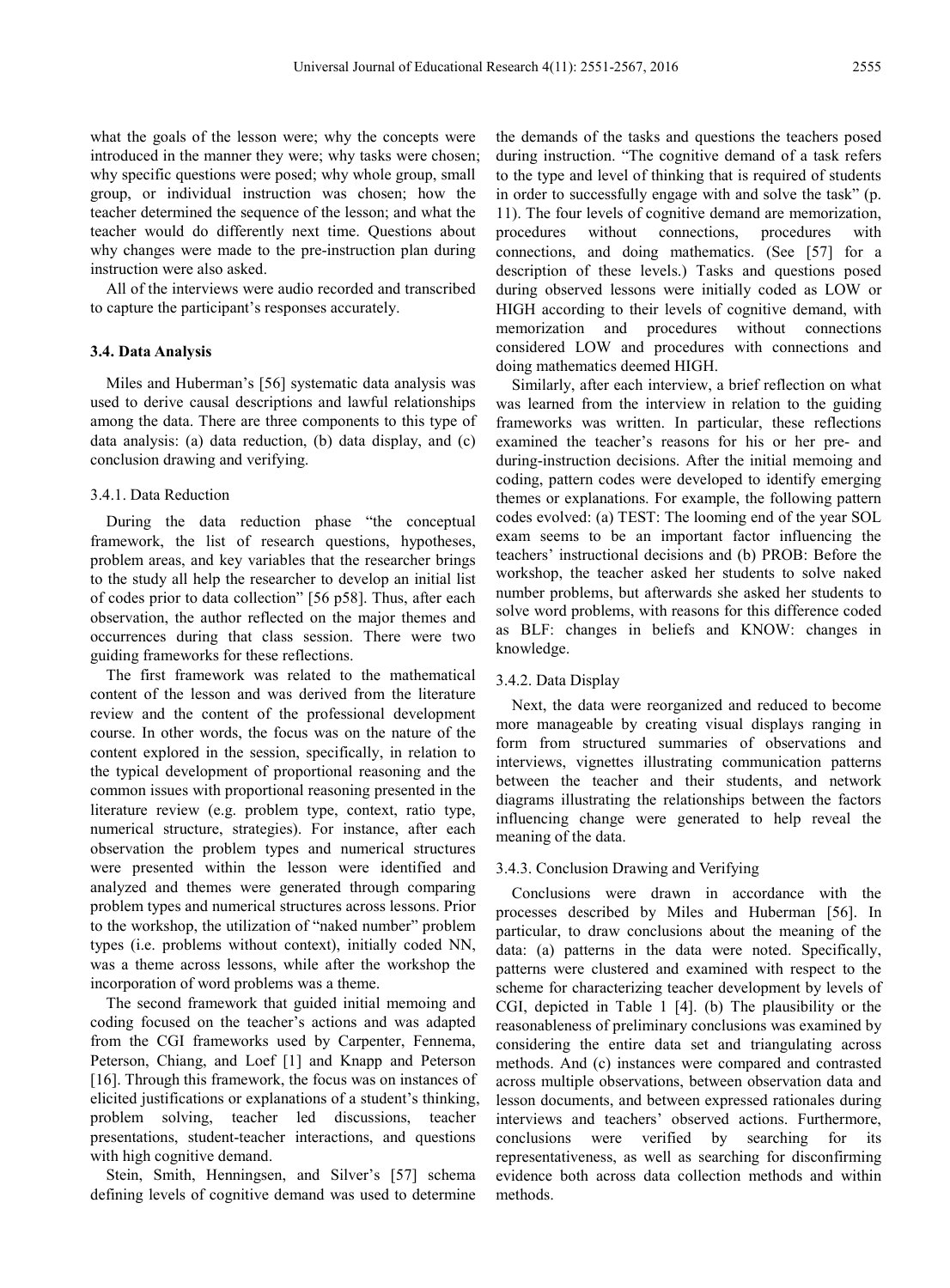| <b>Levels</b> | <b>Characteristics</b>                                                              |  |  |
|---------------|-------------------------------------------------------------------------------------|--|--|
| Level 1       | The teacher does not:                                                               |  |  |
|               | believe students can develop problem solving strategies on their own                |  |  |
|               | use problem solving in the classroom                                                |  |  |
|               | ask students about their thinking<br>٠                                              |  |  |
|               | use student thinking to make instructional decisions                                |  |  |
| Level 2       | The teacher:                                                                        |  |  |
|               | believes students can solve <i>some</i> problems on their own                       |  |  |
|               | believes students have mathematical knowledge that they bring to the classroom      |  |  |
|               | recognizes that there are a variety of problem types and solutions                  |  |  |
|               | shows students how to solve problems                                                |  |  |
|               | does not use student thinking to make instructional decisions                       |  |  |
|               | The teacher:                                                                        |  |  |
|               | allows students to solve problems in their own way                                  |  |  |
| Level 3       | believes that students own solution methods make more sense to them                 |  |  |
|               | uses a variety of problems<br>$\bullet$                                             |  |  |
|               | has students discuss their thinking                                                 |  |  |
|               | The teacher:                                                                        |  |  |
|               | believes that students' thinking should drive instructional decisions<br>$\bullet$  |  |  |
| Level 4A      | problem solving is a major aspect of the classroom activity                         |  |  |
|               | encourages students to share their thinking                                         |  |  |
|               | describes in detail, individual student's thinking<br>$\bullet$                     |  |  |
|               | makes instructional decisions based on students' thinking                           |  |  |
|               | The teacher:                                                                        |  |  |
|               | knows how understanding develops from connecting new knowledge with prior knowledge |  |  |
| Level 4B      | creates opportunities to build on students' mathematical thinking                   |  |  |
|               | describes in detail, individual students' thinking                                  |  |  |
|               | recognizes relationship between problems, strategies, and development               |  |  |
|               | makes instructional decisions based on students' thinking                           |  |  |

**Table 1**. Franke and Colleague's [4] Scheme for Characterizing Teacher Development in Terms of their Use of Students' Thinking.

#### **3.5. Establishing Validity**

First, validity was addressed by testing conclusions about patterns. To do so, the data were searched for negative evidence, the meaning of outliers was examined, and instances were compared and contrasted. Explanations of the conclusions were also tested through the process of ruling out spurious relations, investigating rival explanations, or member checking. Second, validity was addressed by considering researcher effects. Inevitably, the author's presence in the classroom effected the teacher's and the students' actions. The teacher may have acted in the way that she believed the author wanted her to act. This potential bias in the data was carefully considered in the data analysis process. Through triangulating the data across methods, interviews, observations, documents, and surveys, as well as instances, any researcher effects should have become apparent. Those apparent effects were weighed against the evidence. To further ensure internal and external validity, member-checking and peer debriefers were used to check the author's interpretations of the data and a comprehensive audit trail was left.

#### **3.6. Reporting the Findings**

A case study approach was used because it allowed the author to describe in detail (a) what teachers do in the classroom, (b) the teacher's rationales for her instructional decisions, and (c) the teacher's planning for the teaching of

proportion concepts and their instruction on proportion concepts before and after gaining access to research-based models of the ways in which students think about such concepts.

## **4. Julie's Case**

This case study is made up of three sections. The first section describes a lesson Julie taught which introduced ratios and rates, her teaching style, and her instructional decisions before participating in the CGI workshop on proportional reasoning. The second section documents a lesson Julie taught which introduced ratios, her teaching style, and her instructional decisions after participating in the workshop. The final section of this case presents an analysis of the changes in Julie's teaching style and instructional decisions from before the workshop to after.

#### **4.1. Before the Workshop**

#### 4.1.1. A Lesson on Ratios

Julie began her lesson introducing ratios and rates by asking her students to complete warm up problems from their textbook on reducing fractions. After the students completed the warm up problems individually, they put their answers on the board. Then Julie briefly introduced ratios as another name for fractions where things are compared. She instructed the class to "Fill in the squares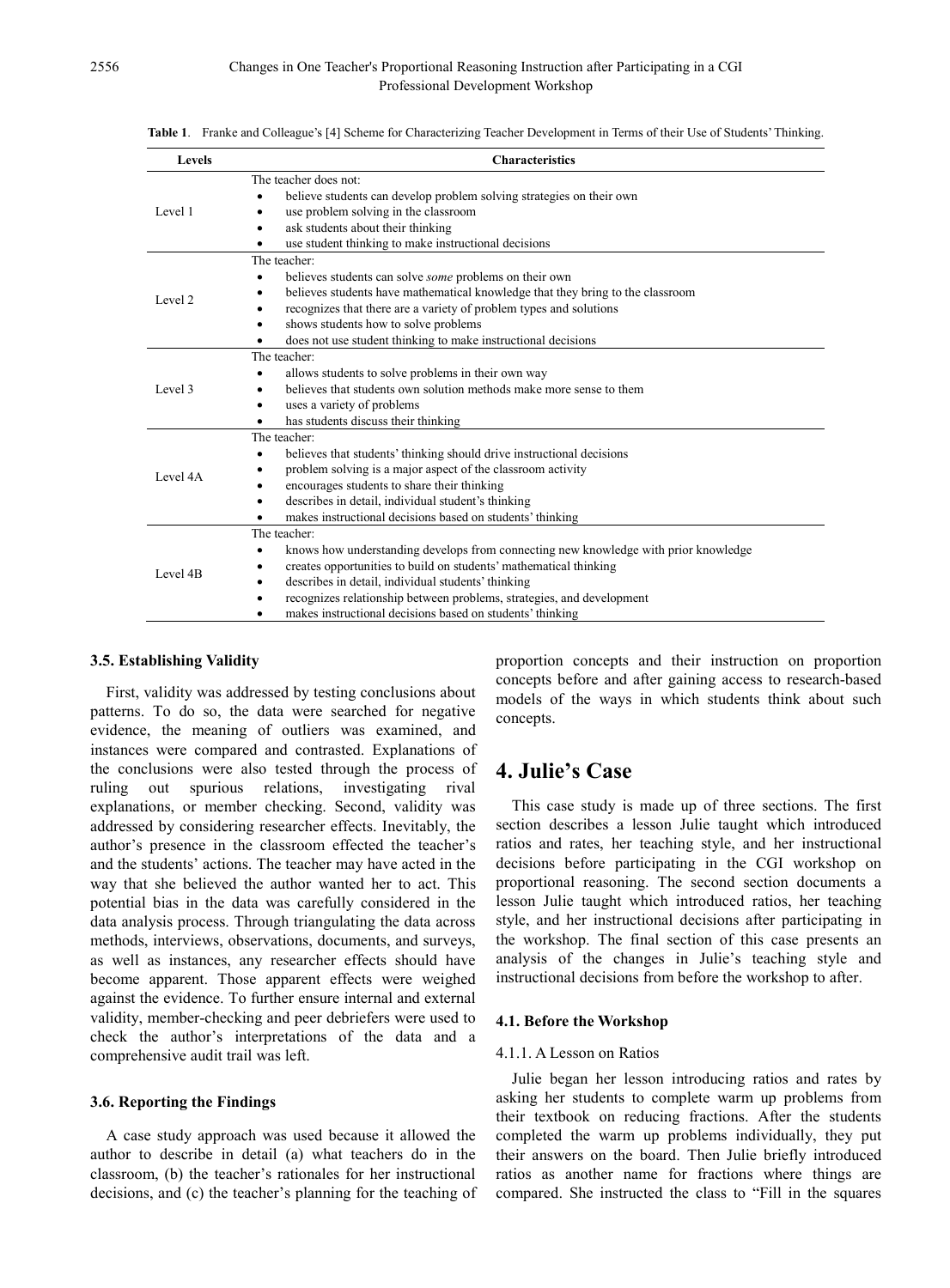[on the note-taking guide] with a partner and your book."

When finished, the students all returned to their seats and Julie filled in the blanks on an overhead copy of the note-taking guide. Then, individually, the students completed the last section, titled "Check for Understanding." For homework, Julie assigned the "Re-Teach" section in their textbook.

During an interview, Julie explained why she likes using the exercises from the re-teach section of her text in the following excerpt: "The re-teach usually works a problem out for them and gives them ten easy problems [exercises]

to do in class to see if they are doing them right. And then I assigned for homework the left hand side of the page which always includes at least two word problems." The note-taking guide, that Julie asked her students to complete using their textbooks, see Figure 1, mimicked almost identically the textbook section on ratios and rates, see Figure 2. Julie's students merely had to copy what was in the book onto their note-taking guide. In addition to being closely related to the textbook, the note-taking guide also prescribed what action the student should take to fill in each box, as shown in Figure 3.

| Ratio<br>A ratio is a comparison of two quantities by division. |                                                                               |  |  |  |
|-----------------------------------------------------------------|-------------------------------------------------------------------------------|--|--|--|
| <b>Arithmetic</b>                                               | Algebra                                                                       |  |  |  |
| 5 to 8                                                          | a to b                                                                        |  |  |  |
| <b>Figure 1.</b> Excerpt from the note-taking quide.            |                                                                               |  |  |  |
| Ratio<br><b>Key Concepts:</b>                                   |                                                                               |  |  |  |
| A ratio is a comparison of two quantities by division.          |                                                                               |  |  |  |
| Arithmetic                                                      | Algebraic                                                                     |  |  |  |
| $5 \text{ to } 8\frac{5}{9}$ 5.8                                | a to b $\frac{a}{b}$ a:b where $b \neq 0$                                     |  |  |  |
|                                                                 | Ratios compare a part to a part, a part to the whole, or the whole to a part. |  |  |  |

Figure 2. Depiction of the textbook.

Julie believed that this method of filling in the note-taking guide would generate more thinking from her students than the alternative of filling in the blanks on an overhead:

The rationale was a think-pair-share. So they were supposed to do the think part by themselves and they could use their books. Prior to this all they would do is sit there and watch me fill in the little squares and so they were not thinking it, they were not trying to figure out what is it trying to say to me. So the think-pair-share part was to go to their book, to think it through because the book has it written out.

In general, Julie's expectations for her students' ability to think individually were dramatically low. This is evidenced by her response to two students who were off task, "It tells you right here exactly what to do [pointing to the book]. It tells you where to put the numbers."



**Figure 3.** Exercise from the note taking-guide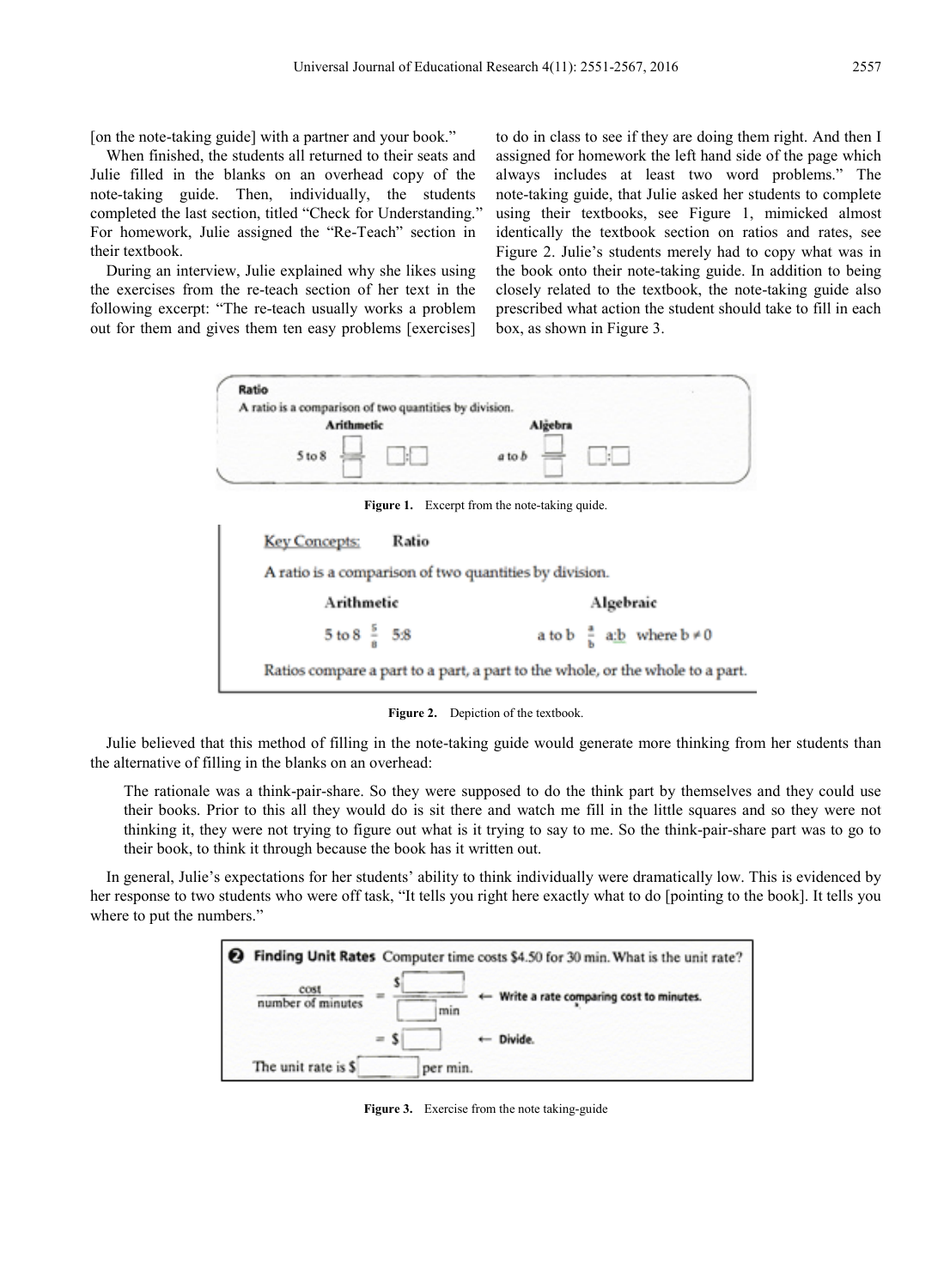## 4.1.2. Teaching Style

Prior to participating in the CGI professional development workshop on proportional reasoning, Julie's lessons followed a prescribed format: anticipatory set, direct instruction, and independent practice. The anticipatory set generally took the form of warm-up exercises from the textbook. Then direct instruction involved completing a note-taking guide, either as a class or in pairs using the textbook. And for independent practice, Julie would have her students complete the "Re-teach" section in their workbooks which involved a collection of exercises similar to the ones students completed earlier in class.

Julie was observed using this lesson format to introduce ratios and rates. When asked about how she anticipated teaching proportions, again Julie described the same format: "Oh, I can tell you exactly how I will teach it. I will use the book and workbook to introduce proportions. The students will do warm up problems from the book, fill in a graphic organizer or notes but a modified version of the book one to make it less busy and followed by more book problems."

## 4.1.3. Sequencing and Planning

From both observation and speaking with Julie, it was clear that the textbook played a major role in informing her instructional decisions. When asked about her use of the textbook, she replied, "It is the major source right now that I am using." Julie's reliance on the textbook seemed to stem from her lack of confidence as a mathematics teacher, resulting from her unfamiliarity with the content and lack of experience teaching it. She felt that she could count on the textbook to have appropriately sequenced materials and to cover the mathematics that her students needed to know: "Next year I will probably use it [the textbook] but not be married to it like I am this year. You know, you do I guess everybody does, their first year you have no idea so they use something that they can count on. And then as you get used to it and you get used to the students and how they react to the information, then you start playing with it." Moreover, on why she used the textbook and the note-taking guide to teach ratios and rates, Julie said, "It came with the book so it should go with the chapter that we are studying. And I pretty much, because this is the first time that I have taught this class, that I have taught a math class, I want to feel that they are getting the information that they are supposed to be."

The pacing guide also played a major role in Julie's instructional planning. She would look to it to determine the broad sequencing of the mathematics topics and to obtain the lesson objectives. Without looking at the pacing guide, Julie could not say what she would be teaching after ratios and rates. Her response to, "What else will you be teaching this week?" was "I have not sat down and looked at the pacing guide. I have not looked at that to see. But I will go with the pacing guide, so whatever is right after rates. It will probably be proportions." After consulting with the pacing guide, she would look to the textbook to outline how to teach the specified topics.

Julie also used the textbook as an authority on the mathematics content. She said, "At least they [the students] could see that it is in the book." While teaching the lesson on ratios and rates, Julie repeatedly referred to what the textbook said or wanted the students to do, rather than what she wanted the students to do. During this lesson, she said, "Now they [the textbook authors] say you can check. What they wanted you to do was to go back and multiply to check."

Julie's focus on correct answers also became apparent when I asked her about whether or not students shared their strategies in class. She responded,

Well, then what happens is at the end they go through and then they show how they did it. You call on a group and say alright, you've got it right. Or the teacher gets to go around and if they have done it a really unique way, they have gotten the answer in a unique way, then you have that group go and put it up on the board and show how they did it. And then you can sit there and go, did anybody work it this way, is it plausible, how would you do it differently? And then somebody would put the normal way up on the board.

One can infer from Julie's choice of words and tone of voice when she referred to the "normal way," that she wanted to convince her students who solved the problem in a unique way that they should solve it in the standard way.

Julie's procedural and one-way emphasis in her teaching is further illustrated when she said, "If I could sit down and come up with some problems. The big thing about it is I need to come up with fail proof information. You know, you start here and you end up here." She would like class to be predictable, where students all use the same methods for solving problems.

Julie's teaching prior to participating in the workshop on proportional reasoning did not encourage students to discover their own strategies for solving problems. Instead, when students solved problems in her class, they were not expected to solve problems on their own but to use procedures outlined in the book or in a step-by-step fashion on their note-taking guide.

## **4.2. After the Workshop**

## 4.2.1. A Lesson on Ratios

Similar to when she introduced ratios and rates in the eighth grade, Julie used equivalent fraction problems as the warm-up problems to help her students recognize the factor of change strategy and relate fractions to ratios when beginning a lesson on ratios after the workshop (note that Julie was now teaching in the seventh grade). She used six equivalent fraction problems, like (1), where the

$$
\frac{2}{3} = \frac{?}{24}
$$
 (1)

factors of change were all "nice" whole number values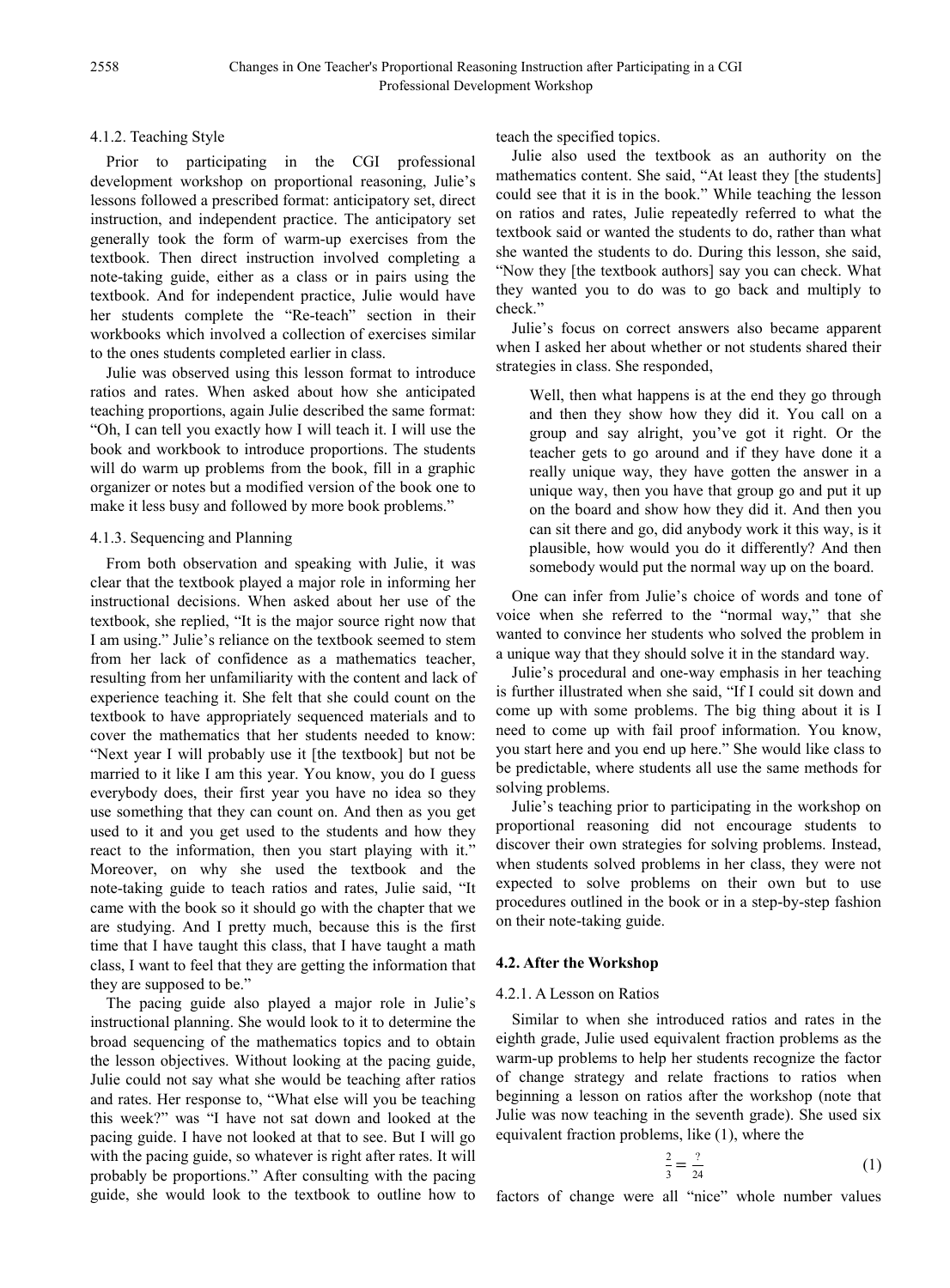between two and nine, but were increasingly difficult to recognize. Julie called on individual students to present each of the warm-up problems and all of them used a factor of change strategy where a factor of change is found either across the ratios (numerator to numerator and denominator to denominator) or within the ratios (numerator to denominator). Julie asked for "any different ways," but no other strategies were shared with the class.

Next, Julie placed a picture on the overhead showing six cupcakes and two boxes. The directions said, "Look at the picture and write the ratio it suggests." The following illustrates the discussion that occurred next:

Julie: Ok what are the two objects we are comparing?

S1: Cupcakes and boxes

Julie: How can we compare them?

S2: Six dot-dot two [6:2]

Julie: Hm. Oh, colon. These are just numbers right? Are we just comparing numbers? What are we comparing?

S3: Those two [objects].

Julie: So the six is what?

S3: Cupcakes.

[Julie wrote 6:2 with cupcakes written below the 6 and boxes written below the 2.]

Julie: S4 you said you did it differently.

S4: I said you could put three cupcakes in each box.

Julie: This is six cupcakes, two boxes what are you saying?

S4: Three cupcakes, one box

[Julie wrote 3:1.]

Julie: Is there a pattern here, what do you see? S4 can you give me another ratio?

[Julie wrote: Cakes: Boxes, 3:1, 6:2

S5: Divided by three.

Julie: Divided what by three? If I have three boxes, how many cupcakes would I have?

S5: Nine.

Julie: Do you have another one? S2: 12 to 4

Notice that Julie's students discovered the relationship between cupcakes and boxes and were able to maintain that relationship and write equivalent ratios to the one shown. Next, Julie placed another picture on the overhead, this time of twelve lollypops and four people and instructed the class to "write the ratio this picture suggests and try to make a chart of equivalent ratios." The students did not appear to have any difficulty creating a chart of equivalent ratios (12:4, 6:2, 3:1).

Consequently, Julie put a picture of a candy jar containing thirteen jolly ranchers (JR) and five jawbreakers (JB) and asked the class to again write the ratio depicted in the picture and write as many equivalent ratios to the first ratio as they could. It is important to notice that while the directions were similar to the two previous tasks, the numbers involved in this task were quite different, in fact they were prime numbers. Thus, the techniques that the students used previously to find equivalent ratios would not

work as smoothly and Julie knew this from what we discussed in the workshop. We had considered this exact problem in the context of a written case [58]. Previously, Julie's students either divided both quantities in the ratio by two or they found the unit rate and used it to find other ratios. For this example, if the students used either of these strategies they would get non-integer values for at least one of the quantities of JR or JB. Just as research suggests that students are likely to use an additive strategy when the ratios are non-integer values, a student presented an additive strategy for finding equivalent ratios on this task. He incorrectly wrote the equivalent ratios as 5:13, 1:8, and 8:15 and explained, "I added seven [to get from eight to fifteen]. That is what I did to get from one to eight too." Julie then asked the class, "Do we get the same ratio when we add?" and "How can we determine if we have the same ratio?" As a class, they decided that they could divide thirteen by five and eight by one to determine if they get the same result. Next, they discussed how they could create equivalent ratios by multiplying the number of JR and the number of JB by the same value.

Subsequently, Julie asked her students to complete the "re-teach" section in their workbook related to ratios. Several of the questions required writing ratios in three ways while others required writing equivalent ratios. In an interview, Julie described her rationale for having her students complete the re-teach portion of their workbook: "They got the ratios down. Now on the state test they will ask them to write the ratios in a different form, you know is this correct. So they will be able to recognize that now. And they did have to factor. So they are practicing that they need to multiply and divide but not to add or subtract." In other words, Julie wanted her students to practice writing ratios in different ways and finding equivalent ratios so that they would be prepared for state-mandated testing.

#### 4.2.2. Teaching Style

After participating in the workshop, Julie generally began her lessons with either warm-up problems. Contrary to before the workshop, the numbers involved in these problems were usually chosen for specific reasons and Julie tried to sequence the problems in order of increasing difficulty. The knowledge needed to answer the problems was typically prior knowledge that related to the new concepts to be learned in that lesson, with the exception of the percent change lesson where Julie used similar figure warm-up problems.

In each classroom observations after the workshop, Julie allowed students to discover and present their own strategies for solving problems. Not once did Julie use a note-taking guide, teach a procedure before allowing students to solve problems in their own ways, or encourage her students to read their textbook because it tells you "exactly what to do." Not only did she allow and encourage her students to invent their own methods for solving problems, Julie asked her students to present their methods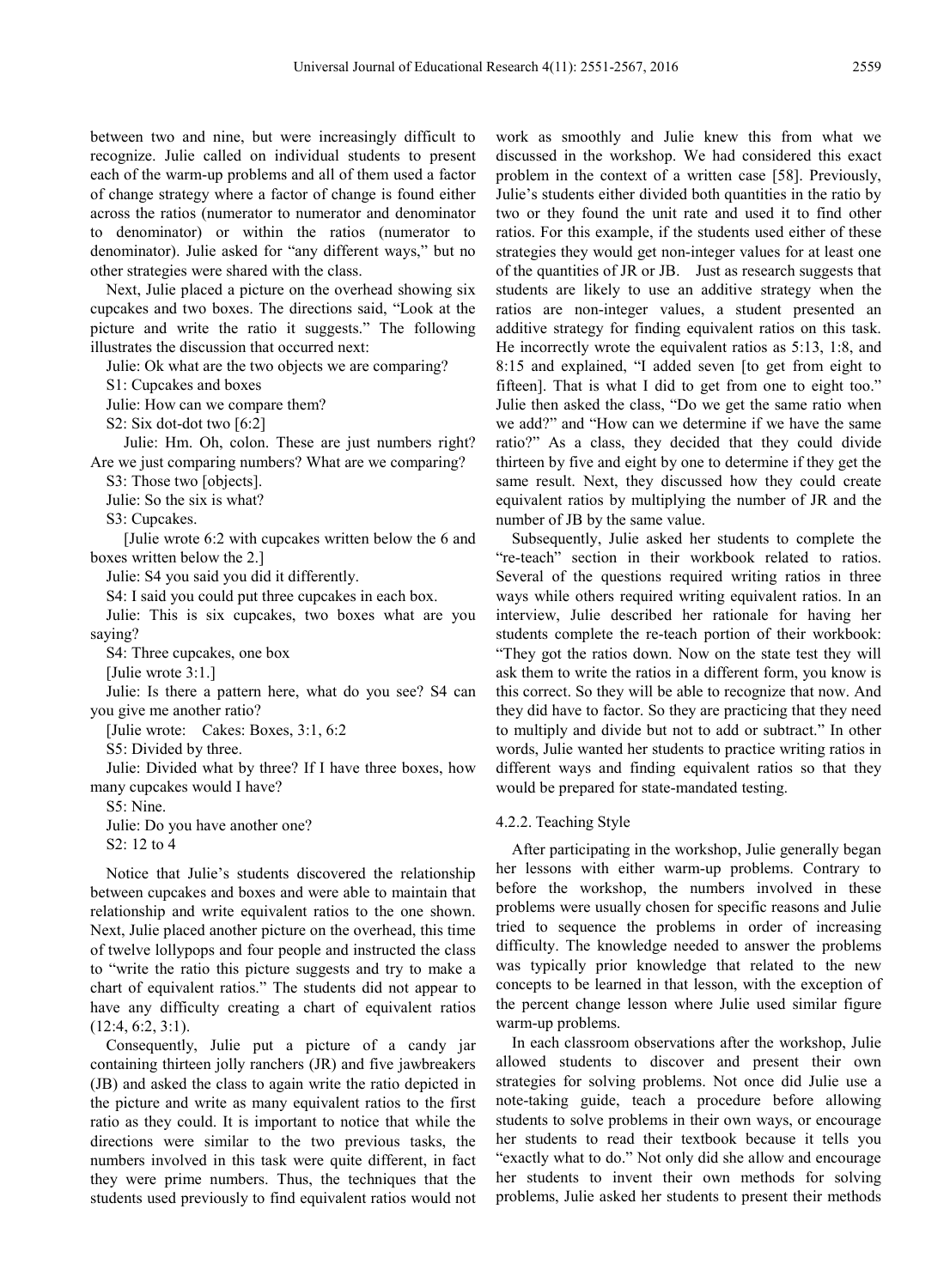on the board and frequently asked for different ways to approach the same problem. It became apparent that Julie was taking this approach even when I was not observing her because her students were volunteering to put their work on the board, explaining what they did without being asked, and announcing that they took a different approach to the problem without Julie asking for them. Therefore, sharing their thinking was becoming more of the norm in Julie's classroom.

At times Julie's lack of content knowledge, and pedagogical content knowledge, led to her taking a procedural or formulaic approach to solving problems. This occurred when the students were confused about writing percent proportions and Julie was unable to explain it in terms of the part and the whole in a way that the students understood. She actually explained it incorrectly at first. Not knowing what to do, Julie taught the is-over-of rule for percent proportions. Similarly, when Julie and her students were confused about whether the change goes over the original or the larger of the two values [original, new] when writing a percent proportion to find the percent of change, Julie asked the class to come up with a formula. One student shared the commonly known formula for percent of change: change over original equals percent of change over one hundred. Perhaps Julie was not anticipating this formula, because she asked the class to test this student's "theory" by comparing it to one of their other strategies. Moreover, after class, Julie walked over to me and said, "That was so cool. Did that [formula] work though? Because there was a question about that." The only other time that Julie's teaching was procedural, in nature, was when she taught CM.

After the workshop, Julie focused her lessons around problem solving but, initially the problems were not word problems but naked number problems, where in later observations, Julie focused more on word problems than the latter. Immediately after the workshop, she said, "I would like to be able to put up a word problem and have them go through it and work it. But, they need a lot more structure. And they immediately see a word problem and they freak." However, after attempting to begin class with word problems, Julie realized that she could start with a word problem and have her students discover ways to solve it. After she had tried this approach several times, she saw that it was working. She voiced,

They are to a point now that they are all willing to share even if they are not necessarily correct, we saw that today with V. … It has been tough, but it is so nice to see the progress. One student was with his parents at the parent-teacher conference and he said, 'With Mrs. J and before with Julie he wasn't getting it, but now he is starting to get it.' The difference was not in Mrs. J and me, but in the presentation of the material.

Thus, a few weeks after the workshop, Julie believed that

her students were doing better as a result of her new teaching style: focusing on word problems and encouraging students to develop their own methods for solving them.

### 4.2.3. Sequencing and Planning

Post workshop, Julie planned her lessons with a progression of problems and relied much less on the textbook when planning. She described her lesson sequence, "Start with an easy word problem that would be the bones of it and then the next problem would be a twist in it. Like we did, I give them a twist in it and see if they can figure it out from there." On another occasion she said in her lesson planning, "I always do try to make it simple and put a twist in each one so they can see something different."

When she was teaching in the eighth grade, shortly after participating in the workshop, Julie relied heavily on the textbook to plan her lessons and pose problems according to students' development of mathematical ideas. She did not have confidence in her own ability to understand the natural development of concepts, but believed that the textbook writers knew better than she did how to sequence a lesson. So the progressions Julie used were typically very similar to that of the examples in the textbook. Additionally, Julie did not pay much attention to how the numerical structure or contexts involved in the problems she selected influenced their difficulty; instead she considered the strategies they were likely to elicit.

Conversely, later, when she was teaching in the seventh grade, Julie relied much less on the textbook to sequence her lessons. Instead she used problems and ideas directly from the workshop, such as the cupcakes and boxes; lollypops and people; jolly ranchers (JR) and jawbreakers (JB); ratio tables; choosing numerical structures to influence strategy choices; and the rubber band stretcher activity [58]. When she was planning her lessons on ratios and proportions in the seventh grade, Julie said, "I took the [workshop] notes and was reading through the ratio part and read her article [the case] again." When the problems Julie used did not come from the workshop, Julie found them in a test bank. She seemed to have a new focus or reliance on the test problems because of the pressure she felt for the students to do well on the state exam at the end of the year. To this effect, Julie commented, "But basically I pretty much take it from the Flanagan [test bank] because those are the questions that model the state tests. So if I have an administrator come in here and say, 'Well, where did you get your questions?' I can say, 'There is the state test and those are the questions that you wanted me to use.'"

#### **4.3. Changes from Before to After the Workshop**

#### 4.3.1. Teaching Style

Before participating in the CGI professional development workshop, Julie's lessons followed a prescribed format: warm-up, direct instruction, and independent practice. Three months after participating in the workshop, Julie told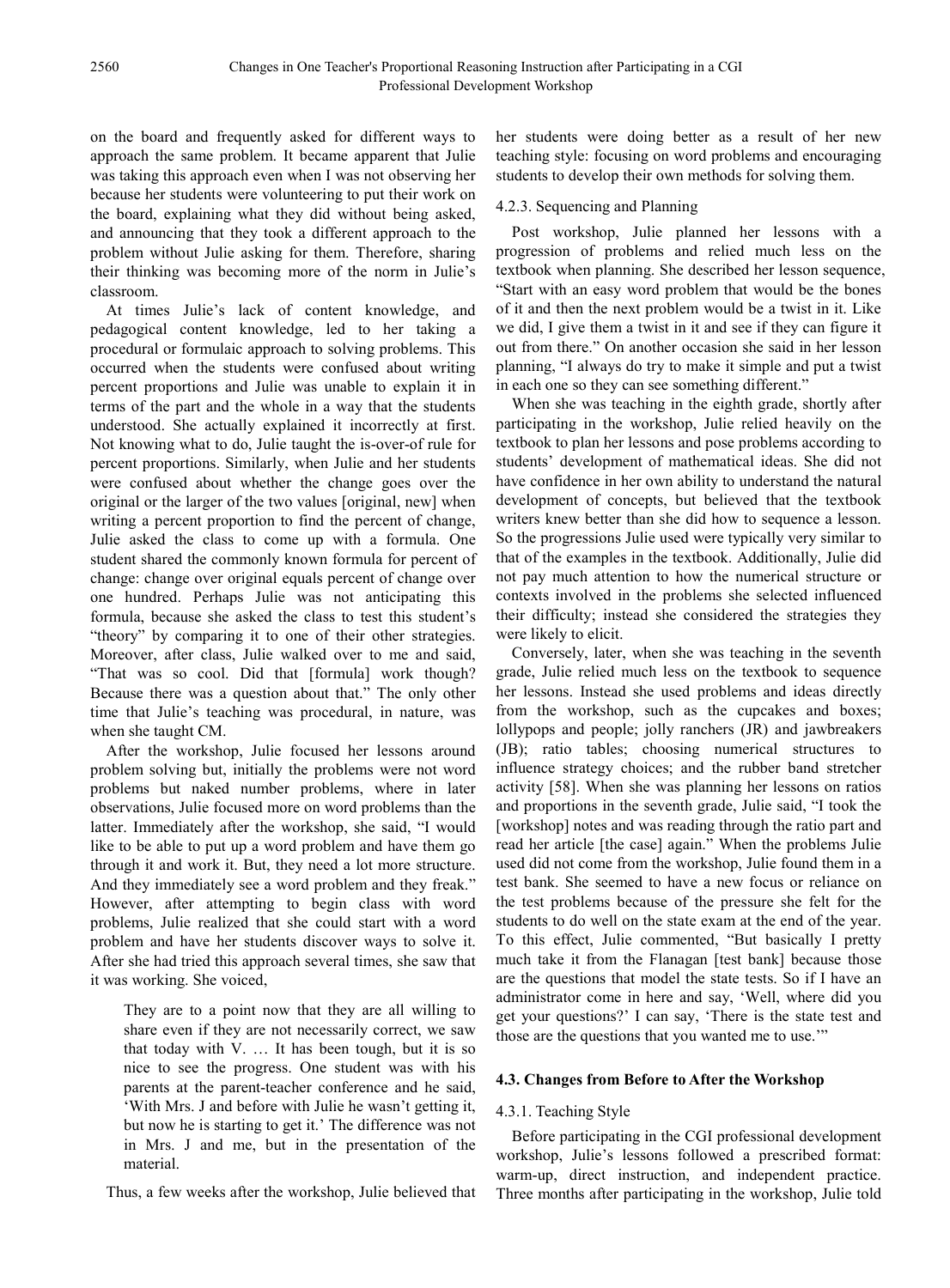me that she still used the same format to design her lessons. However, the difference was in what she used for each of the components. For instance, before the workshop, Julie used the textbook and a note-taking guide as the directed instruction. Then for the independent practice, she had her students complete the "Check Skills for Understanding" portion of the note-taking guide, which had exercises similar to the ones completed in the first portion of the guide, with the help of step-by-step instructions or procedures.

After participating in the workshop, the lines between the components were somewhat blurred. In particular, when Julie introduced proportions in the eighth grade, she began with warm-up exercises and then asked her students to solve word problems and share their strategies at the board. There was no direct instruction portion of the lesson according to her definition: "Direct instruction is when I give it to them. We would have gone step-by-step so they can see how to do it." Similarly, in the seventh grade, when Julie introduced ratios she began with warm-up exercises and then she asked her students to write ratios and equivalent ratios based on visuals and then work in pairs to solve problems. Again, there were no step-by-step instructions given on how to form ratios or equivalent ratios. Not only did Julie abandon the "direct instruction" portion of her lessons on proportions after the workshop, but also on lessons related to ratios, percents, similar figures, percent of change, and probability.

After the workshop, Julie still believed that some drill and practice is necessary to solidify procedures. The amount of thinking and reasoning Julie required, and expected, from her students changed drastically from before and after she participated in the workshop. Prior to the workshop, Julie described the students following prescribed steps and copying definitions from the textbook as "thinking it through." After the workshop, Julie required more and more thinking and reasoning out of her students during class. Immediately post workshop, she asked the class to solve proportion word problems without talking about how to do so. Her students were asked to put their solution strategies on the board and were required to "explain what you did."

Across all proportion related lessons after the workshop, Julie consistently used problems (tasks with no obvious solution method), although at times not word problems, and involved her students in sharing their strategies at the board. Her students were always required to explain what they did verbally; however, with time, Julie expected more reasoning out of her students. Immediately after the workshop, Julie would say, "You have to tell us what you did," and the student would describe the process they followed such as, "times three by five and times seven by five to get fifteen over thirty-five," instead of describing why they multiplied the numerator and denominator by five, how they knew to multiply by five, or why they set up their initial ratio as three over five.

Over the span of three months, Julie progressed to asking

questions with higher-levels of cognitive demand. In other words, she asked more "why" questions to get at students' reasoning behind the processes they performed. For example, the following dialog from a lesson on ratios and proportions, in January, illustrates Julie's higher-level questioning style:

Julie: Ok, explain your thought process.

S: From the last thing [problem, we have] 100 over 260. The total [number of] candies is 720 and you just double both [100 and 260] it will equal 720.

Julie: How did you know to double it?

S: Since 360 was the total of the last one, you double that to get 720.

In addition to expecting more reasoning out of her students after participating in the workshop, Julie also changed from a procedural or one-way approach to solving problems to allowing students to use several different ways. Julie was looking for the "normal" way before the workshop. But afterwards, she started looking for different ways and collecting all of the different approaches the students took for one problem on the board. When selecting students to present their solutions on the board, after the workshop, Julie said,

The first one I want correct, so I am looking for a correctness. And then the other one I am looking for something different. I am looking for them to flip it around or do something different with it. So the first one is what I see everybody is doing and it is correct. And the other ones I am trying to find something different so they can see that it is done in different ways. I like that.

Thus, after the workshop, Julie was not only more aware of different ways to approach proportion problems but also wanted her students to know that "there are different ways to look at it. So if you are looking at a different way, you may be correct. See how Sam's strategy is different but valid."

I observed Julie and her students following exact procedures and formulas before the workshop, but after the workshop Julie usually avoided formulas and procedures. Her aforementioned teaching style of using problems and allowing individual students to discover their own methods for solving them was quite opposite from teaching step-by-step procedures. However, there were three instances where Julie was observed reverting to a procedural or formulaic approach. First, after attempts to explain percent proportions through thinking about parts and wholes failed, Julie relied on the is-over-of formula.

Similarly, when Julie was confused about writing percent of change proportions, she asked her class to "come up with a formula" and then "test their theory." Alternatively, before the workshop, Julie probably would have told the class the formula and then they would have practiced it. Therefore, even though Julie asked the students to create a formula, she progressed because she placed the responsibility and authority on the students rather than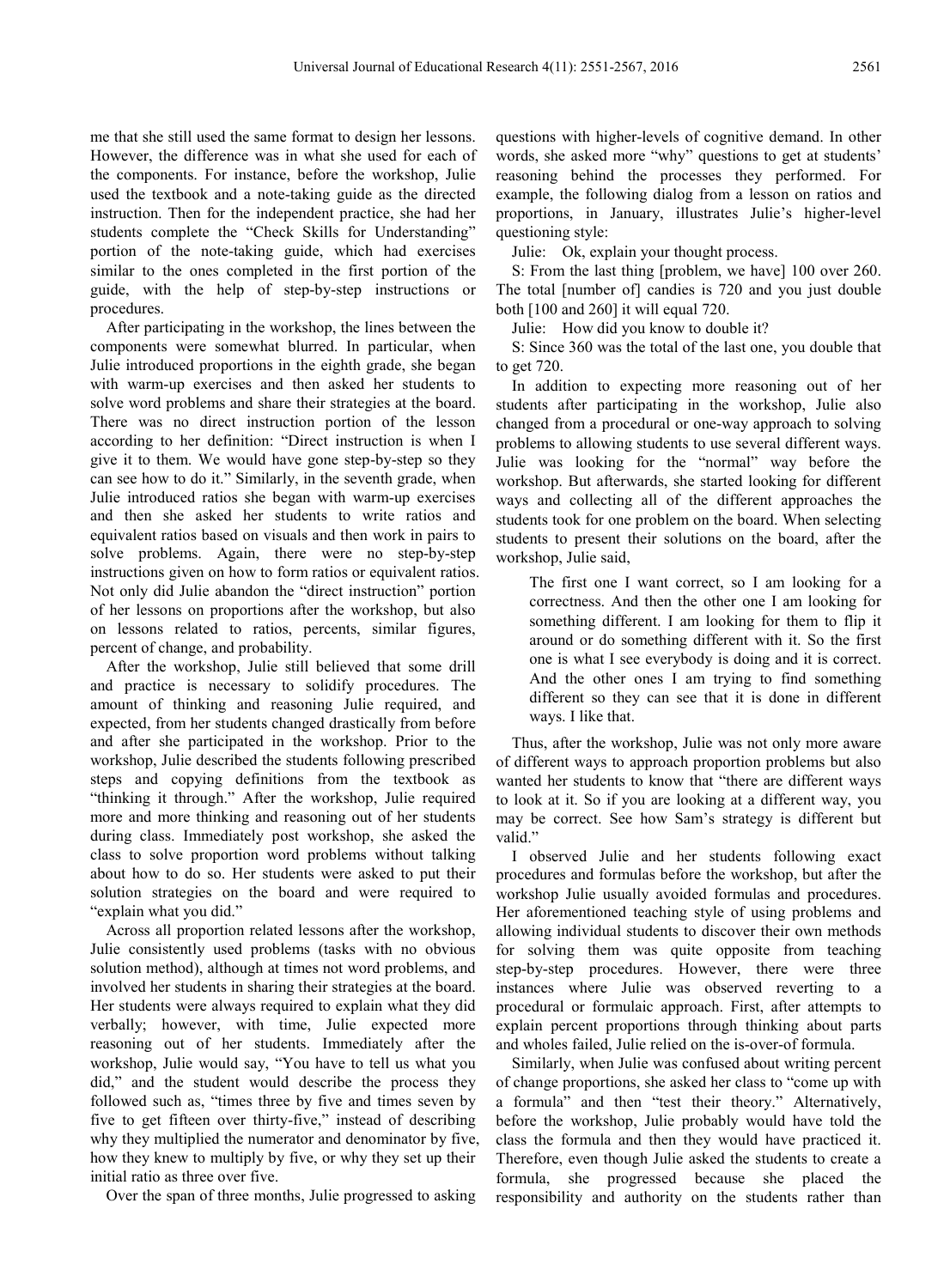#### herself.

Finally, the one area where Julie repeatedly resorted to a procedural approach was in describing CM. A few students were able to recall "the butterfly method," more commonly known as CM, from the sixth grade and would use it as a strategy for solving proportion problems. In one class I observed, a student said, "My teacher taught me to circle it and multiply," referring to CM. The first time this occurred, in between the workshop sessions, Julie immediately demonstrated the steps of CM to the rest of the class. As a result, the students went from being involved and sharing their strategies to acting disinterested and disruptive. Julie admittedly was "more comfortable" with CM than the other strategies, and that comfort factor ultimately led her to push CM early on in the lesson, saying "This [CM] is the more correct one [strategy]" referring to two students' strategies for solving a proportion word problem: CM and factor of change.

A few months later (after the workshop), in a different class, when a student shared a CM strategy for the first time, and another student admitted that they did not understand it, Julie said, "That is ok, if you are using the factor method, that is fine." However, two days later, Julie demonstrated the steps of CM after another student shared it as their strategy. When I asked Julie about her rationale for demonstrating CM during this class, but not two days before, she responded, "We were ready to go to CM, we were doing really well with factoring." Julie seemed to believe that CM was the ultimate goal in developing proportional reasoning. She even referred to the CM strategy as the "proportional one [strategy]." She was also affected by the fact that she believed that students need to know CM to do well on their SOL exam. During one interview, Julie pointed out to me that the pacing guide [curriculum framework] has CM on it, so "CM has to be in here, we have got to get there." In fact, the curriculum framework describes CM as a method for solving proportions under the "teacher notes" section.

#### 4.3.2. Sequencing and Planning

During the first workshop session, we discussed how teachers can pose problems in a progression so that students can move higher in the development of proportional reasoning strategies and understanding proportionality. Moreover, we read and analyzed a case describing a lesson on ratios and proportions that progressed from students recognizing different ratios, part-part and part-whole, to then projecting both types onto another situation maintaining the same ratio. We discussed the purpose of each problem and why they were used in sequence. Then the participants, by grade-level, created a lesson plan that was progressive in that it would move the students along in their development of proportion strategies.

This type of planning seemed to really resonate with Julie. At the end of the first session, Julie said, "The first thing I am going to do is use that lesson. I want to see how it works." In fact, the next day, Julie used a lesson similar to

the one she and her colleagues developed during the workshop. She said, "I would have done that lesson but I didn't have it, so I recreated it. I modeled it on that." That day Julie sequenced her lesson to encourage students to move along in the development of proportional reasoning strategies, from using a factor of change strategy to using CM. The problems she used progressed from warm-up problems with easily recognizable factors of change, to encourage that strategy, to three word problems with no integer factors of change, to encourage the CM strategy. She said she "wanted to lead them into discovering CM or needing the CM algorithm." And she did so by choosing "the numbers in the problems specifically because I knew that in the warm up they would be able to multiply by two for all the fractions or equivalent ratios, so I knew that strategy would come out of it. But with the word problems, I wanted to use more difficult numbers and especially the last one, 7800, I wanted to make sure that it was not easy to find a multiple [factor]." This already was a drastic change in Julie's teaching style. Before the workshop, Julie did not create her own lessons per se; instead, she relied on the lesson materials that were supplied with the textbook. Thus, before the workshop, she did not choose specific numbers to encourage a particular strategy or to create a progression of problems. Also, previously, she did not allow her students to discover their own strategies.

It was not until the second workshop session that we discussed sequencing problems within a lesson according to their difficulty, by evaluating the numerical structure or context of the problem in addition to the strategy likely to be elicited. Before that session, Julie did not consider the difficulty of the problems she was using in her lessons according to their contexts or their numerical structure. But, between sessions, she ordered her problems according to the strategies that she thought students were likely to use to solve them, which she also did not do before the workshop. In her lesson introducing proportions, between workshop session one and two, all three word problems she used would be considered to be at the most difficult level according to their numerical structure. Additionally, in the second session, we talked about how using contexts that are familiar to the students and measures that are well-associated can be facilitating factors for students. Before that session, Julie did not use familiar contexts or well-associated measures when creating or selecting the problems to include in her lessons.

Similar to her lesson between the workshop sessions, after Julie participated in both workshop sessions, her lessons followed a "progression." While she was teaching in the eighth grade, the source of Julie's progressions was the textbook. Specifically, she described planning her lesson on percents as, "I looked at their book and I saw how they progressed: example 1, example 2, example 3, and example 4. …So I thought, ok that is a progression that I can do. So that is what I did." Her problem sequences from lessons on similar figures and percent of change, in the eighth grade, also closely mimic the related sections of the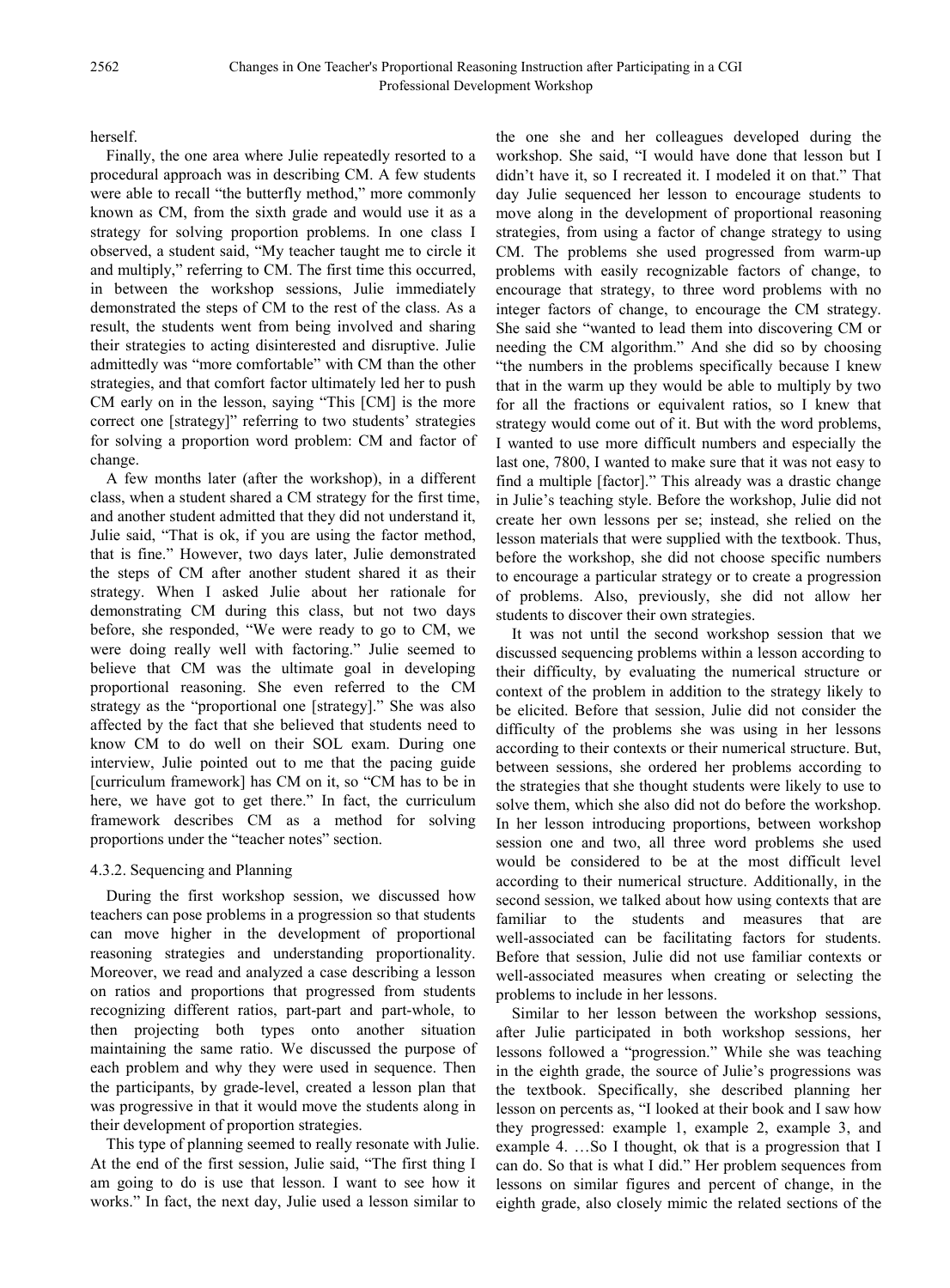textbook, with all of them following the same general progression and some of them using exactly the same phrasing.

Conversely, the major source for Julie's problem sequences when she taught in the seventh grade, which was later in the year, was not the textbook for her lessons on ratios, proportions, and similar figures. Instead, Julie's ideas were influenced by the workshop materials and a new source, the Test Bank. Before planning how to introduce ratios and proportions in the seventh grade, Julie said "I am getting ready to go back into proportions. I am getting ready to pull out my old notes and yours [from the workshop]."

In addition to the workshop materials, textbook, and Test Bank, the pacing guide also had a strong influence on Julie's planning decisions, both before and after the workshop. She used it to determine the overall sequence of the topics and how many lessons she should use to cover each topic. But as I mentioned earlier, after the workshop, Julie was not completely dependent on the textbook or pacing guide for her progressions within each lesson

#### 4.3.3. Knowledge and Confidence

Although knowledge was not directly measured, it was clear through Julie's comments that she increased both her content and pedagogical content knowledge through participating in the workshop. As a result of her increased knowledge, Julie's confidence in teaching mathematics also increased. Not only did she learn about correct and incorrect proportion strategies that she had not previously considered, but she also became more comfortable with deciphering students' strategies. After the workshop, when we were discussing one student's "surprising" strategy for finding the percent of change and how she was able to make sense of it on the fly, she said, "Yeah, that is growth. Before I would have been flustered, but now you've made me more comfortable with thinking it through." And actually, the first time when a student used a strategy that Julie did not recognize, which was between the two workshop sessions, she panicked, pointed to CM, and said, "This is more correct." In addition, Julie spoke about how she did not know to look for a factor of change before the workshop, she said she would have always used CM: "I didn't know to look for factoring; you taught us that in the class." She also admitted during the second workshop session that she always wrote ratios as within-state ratios, and would not have thought to use the between-state ratios, which she used after the workshop.

Julie also gained pedagogical content knowledge through participating in the professional development workshop. She told me that she learned how to use "discovery" in mathematics and how to classify problems.

You showed me how to do discovery. I knew to do it, but I didn't know how to do it. So you gave me the information to be able to do it [starts crying]… Plus, you showed like we had gone over classifying problems, what are the easy [easier ones]. Because I would have done naked numbers, because they are stripped down, they are easy. So you taught me to look at that stuff.

By discovery, she is talking about using problems and allowing students to generate their own strategies for solving them, as opposed to teaching strategies or procedures.

#### 4.3.4. CGI Schema

After participating in the workshop, Julie progressed from Level 1 to Level 3 according to the CGI scale [4], seen in Table 1. In fact, Julie actually possessed some of the characteristics of a teacher at Level 4A after the workshop. Table 2 presents characteristics of Julie's teaching actions and beliefs, determined primarily from observation and interview data, which can be compared to characteristics of teachers at Level 1, 3, and 4A.

## **5. Conclusions**

Like Carpenter, Fennema, Peterson, Chiang, and Loef [1], I developed a framework of students' thinking about proportion problems (students' strategies, problem types, and the relationships between them) and used that framework as the core of a professional development workshop. The results of this study further indicate that a CGI professional development workshop can have an effect on teachers' instructional decisions. Previously, researchers found positive results from such workshops related to addition and subtraction [1-6]. This study illustrates that a CGI professional development workshop on proportional reasoning can also lead to some positive changes in teachers' instruction to become more cognitively guided.

There were three major factors influencing Julie's ability to use the knowledge gained in the workshop to inform her instructional decisions: knowledge, perceptions of her students, and testing coupled with the school administration's policies. First, it may have been more difficult for the teachers with weak content knowledge to develop the strong pedagogical content knowledge that was the goal. According to Ball, Lubienski, and Mewborn [59], merely possessing knowledge of students' strategies, distinctions between problem types, and the relationship between problem characteristics and students' strategies "does not always equip the teacher with flexibility needed to manage the complexity of practice." In fact, according to Cooney [60], allowing students to invent their own strategies is difficult for teachers, because it "invites the unpredictable." He said, "Teaching for problem solving is risky business, because it invites the unpredictable and raises the question as to how many perturbable events a typical teacher can accommodate without fear of losing control of the class." Additionally, the Julie's confidence seemed to be related to her content and pedagogical content knowledge. She admitted having low confidence in her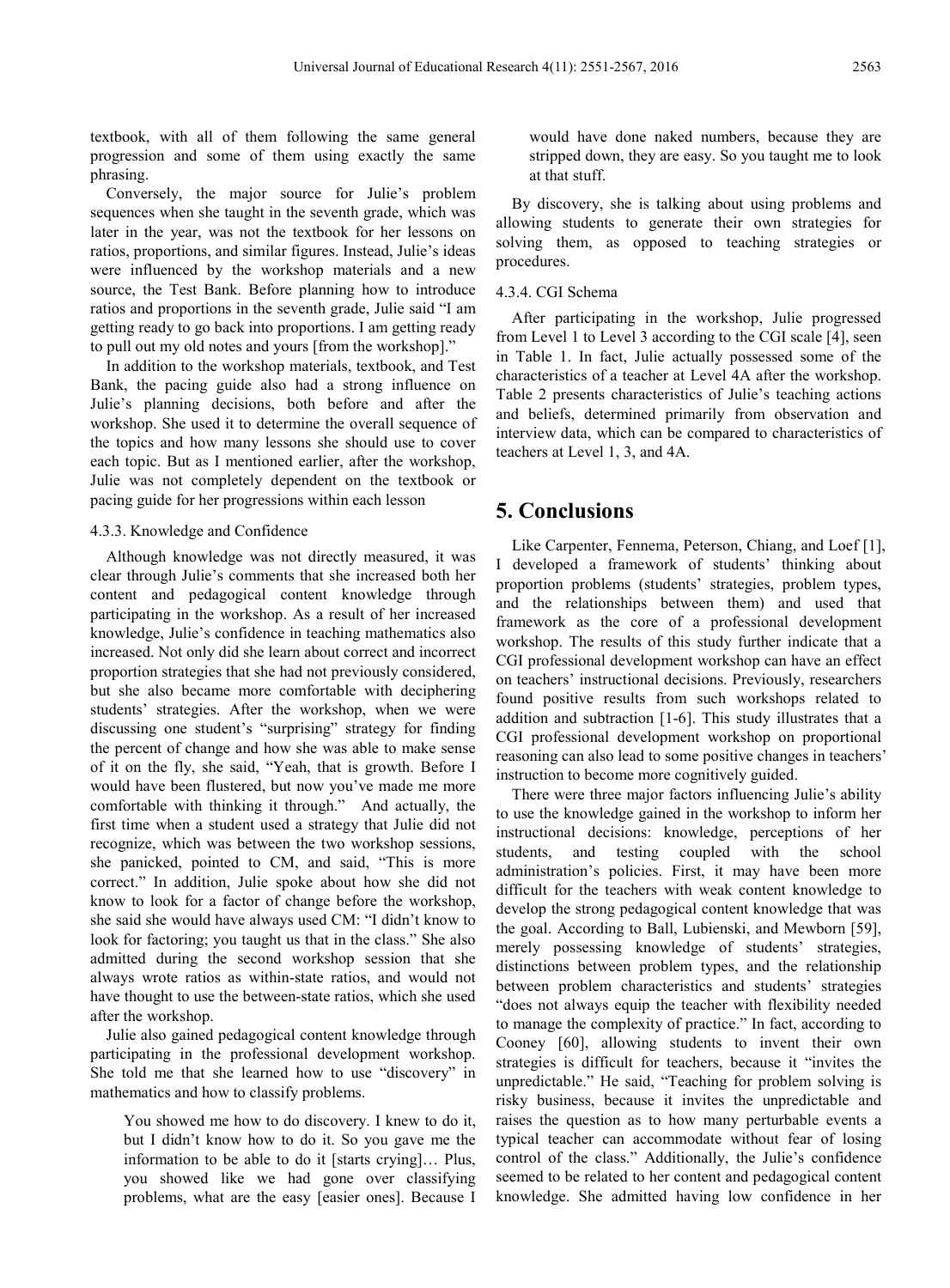abilities to plan effective lessons (i.e. to know what to include and how to explain it). It has been found that teachers with greater self-efficacy are more willing to change their instruction [61].

Second, Julie's perceptions of her students' abilities, motivation, or needs were found to have some impact on the teachers' instructional decisions. Julie thought that her students were "lazy in their minds" and needed highly structured lessons to keep them focused. While she changed to encourage more thinking from her students, hence to teach in a more cognitively guided fashion, she could have guided her instruction more on their students' thinking. In order to do so, it seems that her true beliefs (expressed through their actions) needed to be more aligned with the beliefs underlying CGI.

Third, Julie indicated the influence that state mandated testing had on her instructional decisions. This is also consistent with many researchers' findings:

Today throughout the country, a major factor influencing what teachers teach is the student-testing program within the state, further complicated by the federal rulings regarding testing for Academic Yearly Progress (AYP) as mandated by the No Child Left Behind legislation and the threat of sanctions for schools that do not meet the required increases in scores. [52]

One implication from the findings of this study considered together with the existing body of literature is that teacher education programs, and professional

development programs for inservice teachers, should focus on both content and pedagogical content knowledge, in addition to pedagogical knowledge. Without deep knowledge about specific content and strategies for teaching that content, teachers can feel lost when they are asked to teach it for the first time. Furthermore, teacher education programs should encourage teaching that is student-centered by modeling that type of instruction. I also think that professors should share their rationales for their instructional decisions, to model the decision making process.

Another implication is that practicing teachers are often lacking the tools (e.g. abilities to predict the strategies students will invent and to make sense of students' methods) necessary to allow their students to invent their own strategies. Professional development opportunities related to specific content areas need to be offered on a continuous basis. And through focusing on students' thinking in a professional development program, teachers can also increase their content and pedagogical content knowledge.

Finally, in 2010 in the United States 28.4% of public secondary mathematics teachers did not complete a major in mathematics and 12% had neither a major nor certification in mathematics [62]. Although the results presented in the case study are not generalizable, it is reasonable to believe that other individuals teaching outside of their original field of study would benefit similarly from content-based professional development.

**Table 2.** Comparison of the Characteristics of Teachers at Levels 1, 3, and 4A with Characteristics of Julie Before and After the Workshop.

|                                                                                                                                                                                                                                                                                                                                           | Characteristics                                                                                                                                                                                                                                                                                                                                                                                                                                                                                                                                                                    |
|-------------------------------------------------------------------------------------------------------------------------------------------------------------------------------------------------------------------------------------------------------------------------------------------------------------------------------------------|------------------------------------------------------------------------------------------------------------------------------------------------------------------------------------------------------------------------------------------------------------------------------------------------------------------------------------------------------------------------------------------------------------------------------------------------------------------------------------------------------------------------------------------------------------------------------------|
| A teacher at Level 1 does not:<br>believe students can develop problem solving<br>strategies on their own<br>use problem solving in the classroom<br>ask students about their thinking<br>use student thinking to make instructional decisions                                                                                            | Prior to the workshop, Julie did not:<br>believe that her students could develop their own problem solving<br>strategies. She seemed to think that following procedures and mimicking<br>textbook examples was all that her students could handle.<br>ask her students to solve problems. She asked them to complete exercises<br>only.<br>ask her students about their thinking. Her questions all required<br>low-levels of cognitive demand.<br>Use student thinking to make instructional decisions, instead she relied on<br>the textbook materials for all of her decisions. |
| A teacher at Level $31$<br>allows students to solve problems in their own way<br>believes that students own solution methods make<br>more sense to them<br>uses a variety of problems<br>has students discuss their thinking                                                                                                              | After the workshop, Julie:<br>allowed her students to solve problems in their own ways<br>believed that there were many different approaches to solving problems<br>and let her students know that different ways are acceptable<br>used a variety of problems and ordered them to create a progression based<br>on the strategies they were likely to elicit from students or on their<br>difficulty<br>asked questions with high-levels of cognitive demand and expected her<br>students to share their thinking with the class                                                  |
| A teacher at Level 4A:<br>believes that students' thinking should drive<br>instructional decisions<br>problem solving is a major aspect of the classroom<br>activity<br>encourages students to share their thinking<br>describes in detail, individual student's thinking<br>makes instructional decisions based on students'<br>thinking | After the workshop, Julie:<br>focused her lessons around problem solving<br>encouraged her students to share their thinking by asking them to share<br>how they solved different problems at the board and by asking questions<br>with high-levels of cognitive demand (e.g. "Why?" questions)<br>described some of her students' thinking in detail<br>based her instructional decisions while planning on her students' thinking<br>and described at least one instance when her instructional decision during<br>class was based on her students' thinking                      |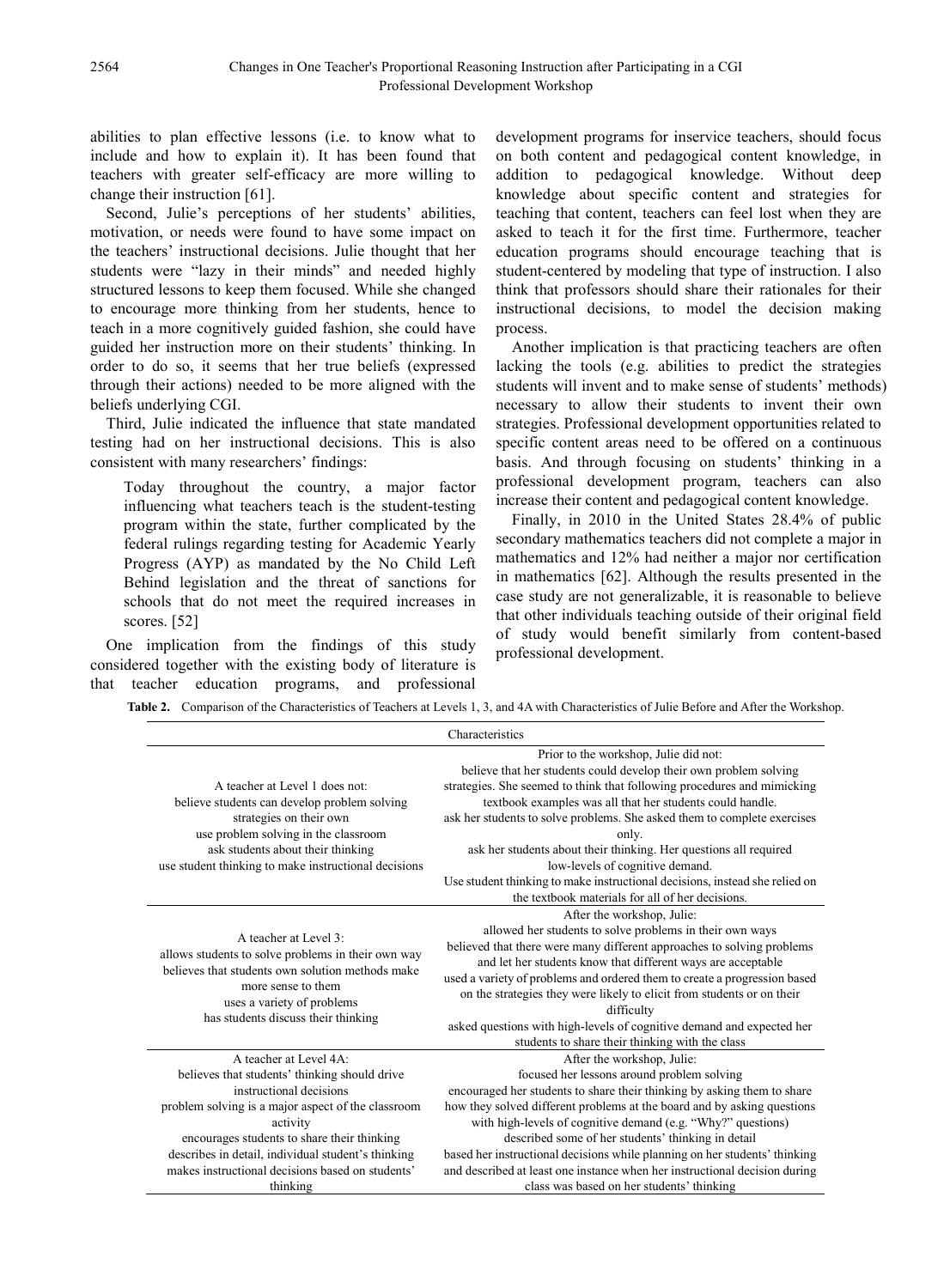## **REFERENCES**

- [1] T. P. Carpenter, E. Fennema, P. L. Peterson, C. Chiang, and M. Loef, "Using knowledge of children's mathematical thinking in classroom teaching," *American Educational Research Journal*, Vol. 19, 499-531, 1989.
- [2] E. Fennema, T. P. Carpenter, M. Franke, L. Levi, V. R. Jacobs, and S. B. Empson, "A longitudinal study of learning to use children's thinking in mathematics instruction," *Journal for Research in Mathematics Education*, Vol. 27, No. 4, 403-434, 1996.
- [3] M. Franke, T. P. Carpenter, E. Fennema, E. Ansell, and J. Behrend, J., "Understanding teachers' self-staining generative change in the context of professional development," *Teaching and Teacher Education*, Vol. 14, No. 1, 67-80, 1998.
- [4] M. Franke, T. P. Carpenter, L. Levi, and E. Fennema, "Capturing teachers' generative change: A follow-up study of professional development in mathematics," *American Educational Research Journal*, Vol. 38, No.3, 653-689, 2001.
- [5] M. Franke, E. Fennema, and T. P. Carpenter, "Changing teachers: Interactions between beliefs and classroom practice," In E. Fennema & B. Nelson (Eds.), *Mathematics in Transition*. Mahwah, New Jersey: Lawrence Erlbaum Associates, 1997, 255-282.
- [6] P. L. Peterson, E. Fennema, T. P. Carpenter, and M. Loef, "Teachers' pedagogical content beliefs in mathematics," *Cognition and Instruction*, Vol. 6, 1-40, 1989.
- [7] E. Hines, and M. T. McMahon, "Interpreting middle school students' proportional reasoning strategies: Observations from preservice teachers," *School Science and Mathematics*, Vol. 105, No. 2, 88-105, 2005.
- [8] W. Ruchti, "Middle school students' use of pictorial models and discourse in the development and assessment of proportional reasoning," (Doctoral Dissertation, University of Idaho, 2005). *Digital Dissertations*, 137, 2005.
- [9] R. Karplus, H. Adi, and A. E. Lawson, "Intellectual development beyond elementary school VIII: Proportional, probabilistic, and correlational reasoning," *School Science and Mathematics*, Vol. 80, No. 8, 673-683, 1980.
- [10] R. Karplus, S. Pulos, and E. K. Stage, "Proportional reasoning of early adolescence," In R. Lesh & M. Landau (Eds.), *Acquisition of mathematics concepts and processes* (pp. 45-90). New York: Academic Press, 1983.
- [11] E. A. Lunzer, and P. D., "Understanding proportionality," *Mathematics Teaching*, Vol. 34, 7-12, 1966.
- [12] C. Misailidou, and J. Williams, "Diagnostic assessment of children's proportional reasoning," *Journal of Mathematical Behavior*, Vol. 22, 335-368, 2003.
- [13] G. Vergnaud, "Multiplicative structures," In R. Lesh & M. Landau (Eds.), *Acquisition of mathematics concepts and processes*. New York: Academic Press, 127-174, 1983.
- [14] W. Wollman, and R. Karplus, "Intellectual development

beyond elementary school: Using ratio in differing tasks," *School Science and Mathematics*, Vol. 74, 593-613, 1974.

- [15] G. Bright, A. H. Bowman, and N. N. Vacc, Teachers' frameworks for understanding children's thinking. Proceedings of Annual Meeting of the American Educational Research Association, 105-112, 1998.
- [16] N. F. Knapp, and P. L. Peterson, "Teachers' interpretations of "CGI" after four years: Meaning and practices," *Journal for Research in Mathematics Education*, Vol. 26, No.1, 40-65, 1995.
- [17] Author., (2008).
- [18] S. J. Lamon, "Rational numbers and proportional reasoning: A theoretical framework for research," In F. Lester (Ed.), *Second handbook of research on mathematics teaching and learning*. Reston, VA: NCTM, 629-666, 2007.
- [19] F. Tourniaire, and S. Pulos, "Proportional reasoning: A review of the literature," *Educational Studies in Mathematics*, Vol. 16, 181-204, 1985.
- [20] P. Singh, "Understanding the concepts of proportion and ratio among grade nine students in Malaysia," *International Journal of Mathematical Education in Science and Technology*, Vol. 31, No. 4, 579-599, 2000.
- [21] N. Bezuk, "Variables affecting seventh grade students' performance and solution strategies on proportional reasoning word problems" (Doctoral Dissertation, University of Minnesota, 1986). *Digital Dissertations*, 321, 1986.
- [22] N. Bezuk, Effects of the numeric ratio on strategies used by preservice and inservice elementary teachers on proportional reasoning word problems. Proceedings of the 10th Annual Meeting of the North American Chapter of the International Group for the Psychology of Mathematics Education, 72-78, 1988.
- [23] S. J. Lamon, "Ratio and proportion: Connecting content and children's thinking," *Journal for Research in Mathematics Education*, Vol. 24, No. 1, 41-61, 1993.
- [24] R, Lesh, T. R. Post, and M. Behr, "Proportional reasoning.," In J. Hiebert & M. Behr (Eds.), *Number concepts and operations in the middle grades 2nd ed*. Reston, VA: NCTM, 93-118, 1988.
- [25] G. Vergnaud, "Multiplicative structures," In J. Hiebert & M. Behr (Eds.), *Number concepts and operations in the middle grades*. Reston, VA: NCTM, 141-161, 1988.
- [26] G. Vergnaud, "Multiplicative conceptual field," In G. Harel & J. Confrey (Eds.), *The development of multiplicative reasoning in the learning of mathematics*. Albany, NY: State University of New York Press, 41-59, 1994.
- [27] J. Piaget, J.B. Grize, A. Szeminska, and V. Bang, *Epistemology and Psychology of Functions*. Dordrecht-Holland/Boston-USA: D. Reidel Publishing Company, 1968/1977.
- [28] R. Karplus, and R. W. Peterson, "Intellectual development beyond elementary school II: Ratio, a survey," *School Science and Mathematics*, Vol. 70, No.9, 813-820, 1970.
- [29] S. J. Lamon, "Ratio and proportion: Children's cognitive and metacognitive processes," In T. P. Carpenter, E. Fennema, & T. A. Romberg (Eds.), *Rational numbers: An integration of*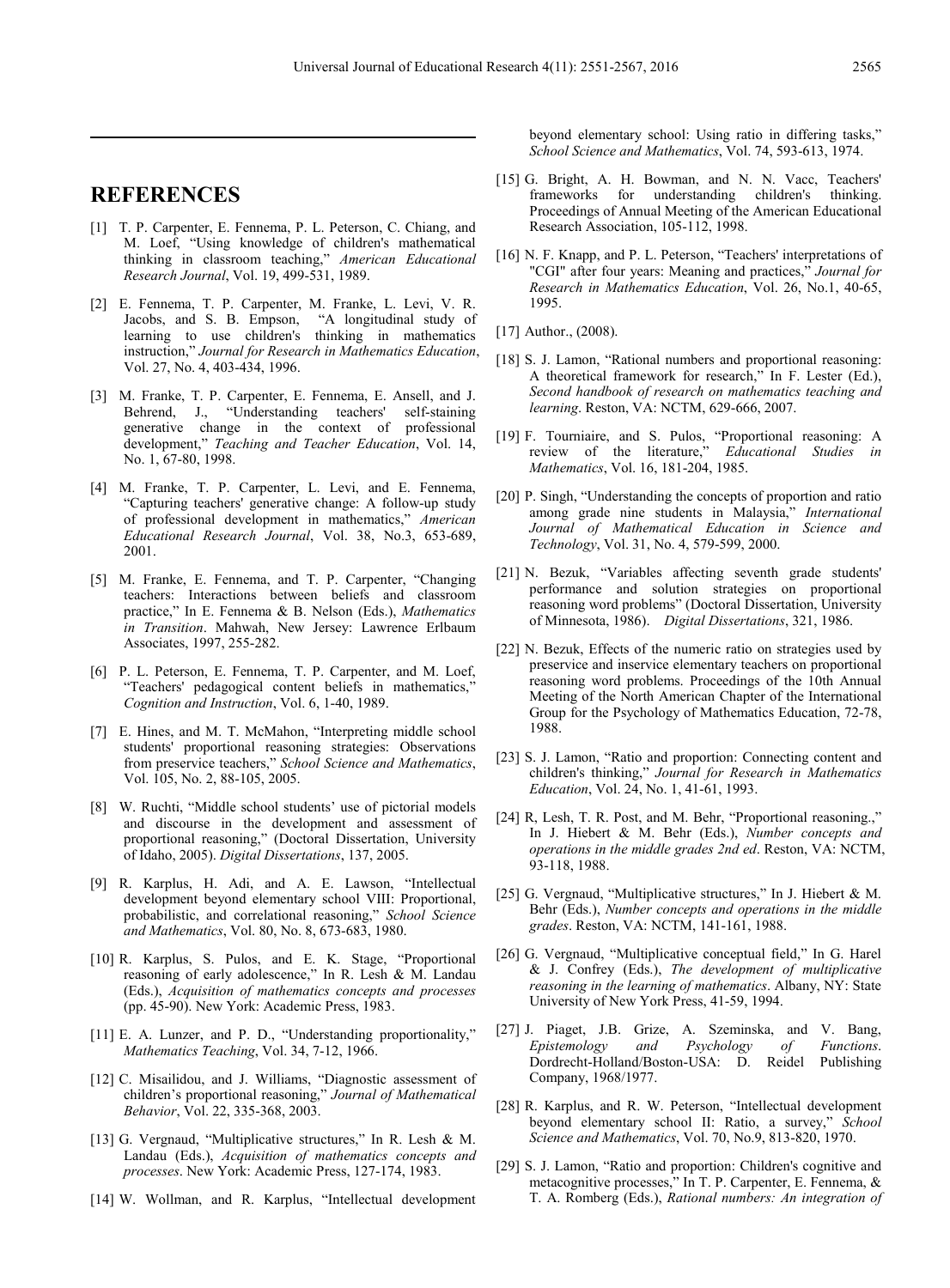*research*. Hillsdale, NJ: Lawrence Erlbaum Associates, 131-156, 1993.

- [30] G. Noelting, "Development of proportional reasoning and the ratio concept: Part II- problem structure at successive stages: Problem-solving strategies and the mechanism of adaptive restructuring," *Educational Studies in Mathematics*, Vol. 11, 331-363, 1980.
- [31] S. Chapin, and N. Anderson, "Crossing the bridge to formal proportional reasoning," *Mathematics Teaching in the Middle School*, Vol. 8, No.8, 420-425, 2003.
- [32] K. A. Cramer, T. R. Post, and S. Currier, "Learning and teaching ratio and proportion: Research implications," In D. Owens (Ed.), *Research ideas for the classroom*, New York: MacMillen 159-179, 1993.
- [33] S. J. Lamon, "Ratio and proportion: Cognitive foundations in unitizing and norming," In G. Harel & J. Confrey (Eds.), *The development of multiplicative reasoning in the learning of mathematics*. Albany, NY: State University of New York Press, 89-120, 1994.
- [34] M. G. Mila, E. Marti, C. Gomez-Granell, and B. Steren, Learning proportion using a computer environment in the classroom. Proceedings of the 20th Annual Conference of the International Group for the Psychology of Mathematics Education, 393-400, 1996.
- [35] M. J. Fleener, S. L. Westbrook, and L. N. Rogers, Integrating mathematics with ninth grade physical science: The proportionality link. Paper presented at the Annual Meeting of the American Educational Research Association, Atlanta, GA, 1993.
- [36] P. Heller, A. Ahlgren, T. Post, M. Behr and R. Lesh, "Proportional reasoning: The effect of two context variables, rate type and problem setting," *Journal for Research in Science Teaching*, Vol. 26, No.1, 205-220, 1989.
- [37] P. Heller, T. Post, M. Behr, and R. Lesh, "Qualitative and numerical reasoning about fractions and rates by seventh and eighth grade students," *Journal for Research in Mathematics Education*, Vol. 21, No.5, 388-402, 1990.
- [38] J. J. Kaput, and M. M.West, "Missing-value proportional reasoning problems: Factors affecting informal reasoning patterns," In G. Harel & J. Confrey (Eds.), *The development of multiplicative reasoning in the learning of mathematics*. Albany, NY: State University of New York Press, 235-287, 1994.
- [39] E. F. Karplus, R. Karplus, and W. Wollman, "Intellectual development beyond elementary school IV: Ratio, the influence of cognitive style." *School Science and Mathematics*, Vol. 74, No.6, 476-482, 1974.
- [40] R. Karplus, E. F. Karplus, M. Formisano, and A. C. Paulsen, "Proportional reasoning in the people's republic of China: A pilot study," In J. Lockhead & J. Clements (Eds.), *Cognitive process instruction*. Philadelphia: Franklin Institute Press, 105-107, 1979.
- [41] R. Karplus, S. Pulos, and E. K. Stage, "Early adolescents' proportional reasoning on 'rate' problems," *Educational Studies in Mathematics*, Vol. 14, 219-233, 1983.
- [42] R. Lesh, M. Behr, and T. Post, "Rational number relations and proportions." In C. Janiver (Ed.), *Problems of*

*representations in the teaching and learning of mathematics*. Hillsdale, NJ: Lawrence Erlbaum, 41-58, 1987.

- [43] J. Lo, and T. Watanabe, "Developing ratio and proportion schemes: A story of a fifth grader." *Journal for Research in Mathematics Education,* Vol. 28, No.2, 216-236, 1997.
- [44] J. L. Miller, and J. T. Fey, "Proportional reasoning," *Mathematics Teaching in the Middle School*, Vol. 5, No.5, 310-313, 2000.
- [45] S. Pulos, R. Karplus, and E. L. Stage, "Generality of proportional reasoning in early adolescence: Content effects and individual differences," *Journal of Early Adolescence*, Vol. 1, No.3, 257-264, 1981.
- [46] S. L. Weinberg, "Proportional reasoning: One problem, many solutions," In B. Litwiller & G. Bright (Eds.), *Making sense of fractions, ratios, and proportions*. Reston, VA: NCTM, 138-144, 2002.
- [47] G. B. Saxe, M. Gearhart, and N. S. Nasir, "Enhancing student understanding of mathematics: A study of three contrasting approaches to professional support," *Journal of Mathematics Teacher Education*, Vol. 4, 59-79, 2001.
- [48] G. B. Saxe, M. Gearhart, and M. Seltzer, "Relations between classroom practices and student learning in the domain of fractions," *Cognition and Instruction*, Vol. 17, 1-24, 1999.
- [49] B. Inhelder, and J. Piaget, *The growth of logical thinking from childhood to adolescence*. New York: Basic Books, 1958.
- [50] J. Piaget, and B. Inhelder, *The psychology of the child*. New York: Basic Books, Inc, 1969.
- [51] G. Noelting, "The development of proportional reasoning and the ratio concept: Problem structure at successive stages: Problem-solving strategies and the mechanism of adaptive structuring," *Educational Studies in Mathematics,* Vol. 11, 331-363, 1980.
- [52] J. T. Sowder, "The mathematical education and development of teachers," In F. Lester (Ed.), *Second handbook of research on mathematics teaching and learning*. Reston, VA: NCTM,157-223, 2007.
- [53] D. F. Steele, "The interfacing of preservice and inservice experiences of reform-based teaching: A longitudinal study," *Journal of Mathematics Teacher Education*, Vol. 4, 139-172, 2001.
- [54] I. R. Weiss, J. D. Pasley, P. S. Smith, E. R. Banilower, and D. J. Heck, *Looking inside the classroom: A study of K-12 mathematics and science education in the United States*. Chapel Hill, NC: Horizon Research, 2003.
- [55] S. Kvale, *Interviews: An introduction to qualitative research interviewing*. Thousand Oaks, CA: Sage Publications, 1996.
- [56] M. B. Miles, and A. M. Huberman, *Qualitative data analysis: An expanded sourcebook* (2nd ed.). London: Sage Publications, 1994.
- [57] M. K. Stein, M. S. Smith, M. A. Henningsen, and E. A. Silver, *Implementing standards-based mathematics instruction: A casebook for professional development*. New York: Teachers College Press, 2000.
- [58] M. S. Smith, E. A. Silver, M. K. Stein, M. Boston, M. A. Henningsen, and A. Hillen, *Improving instruction in rational*